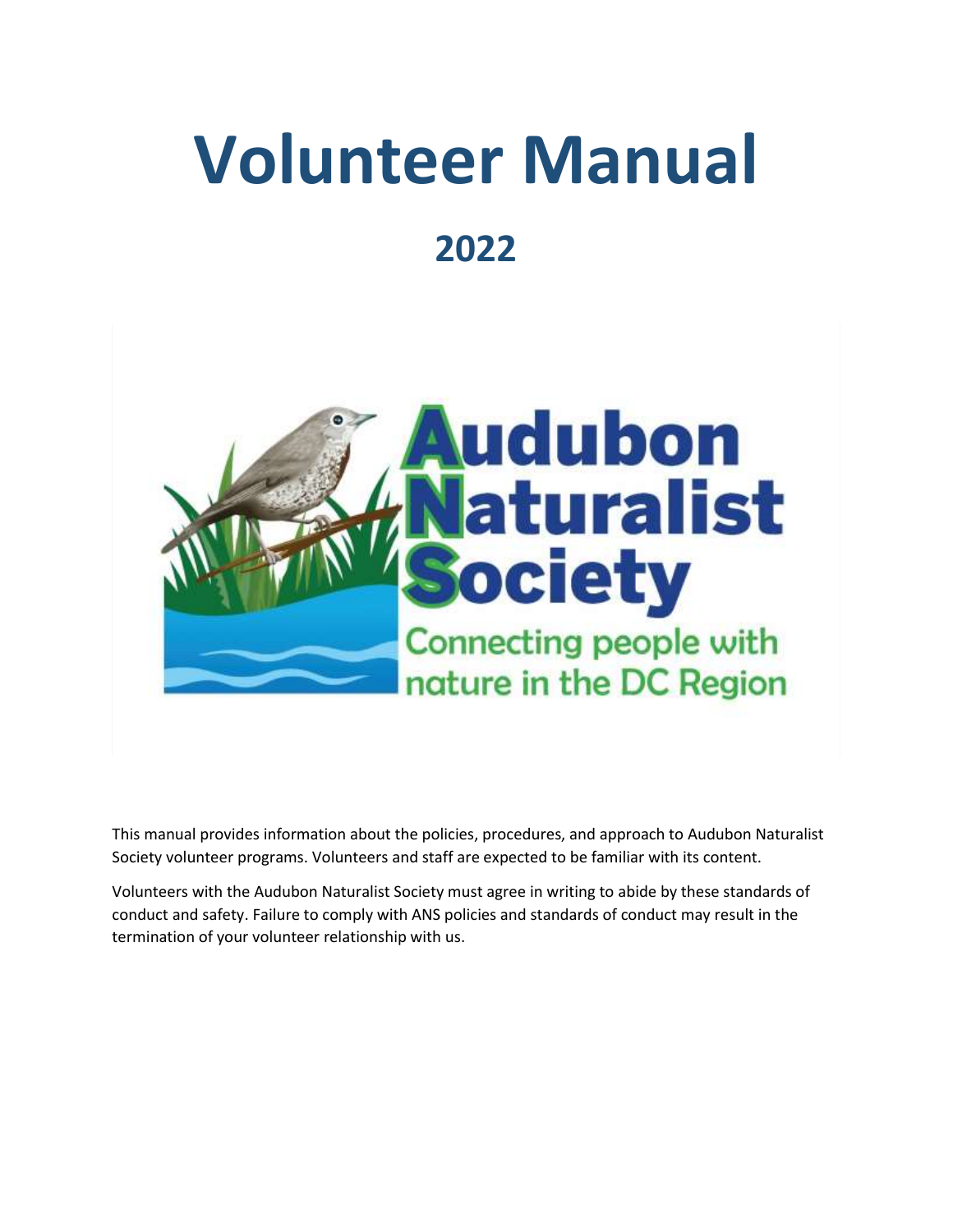

# TABLE OF CONTENTS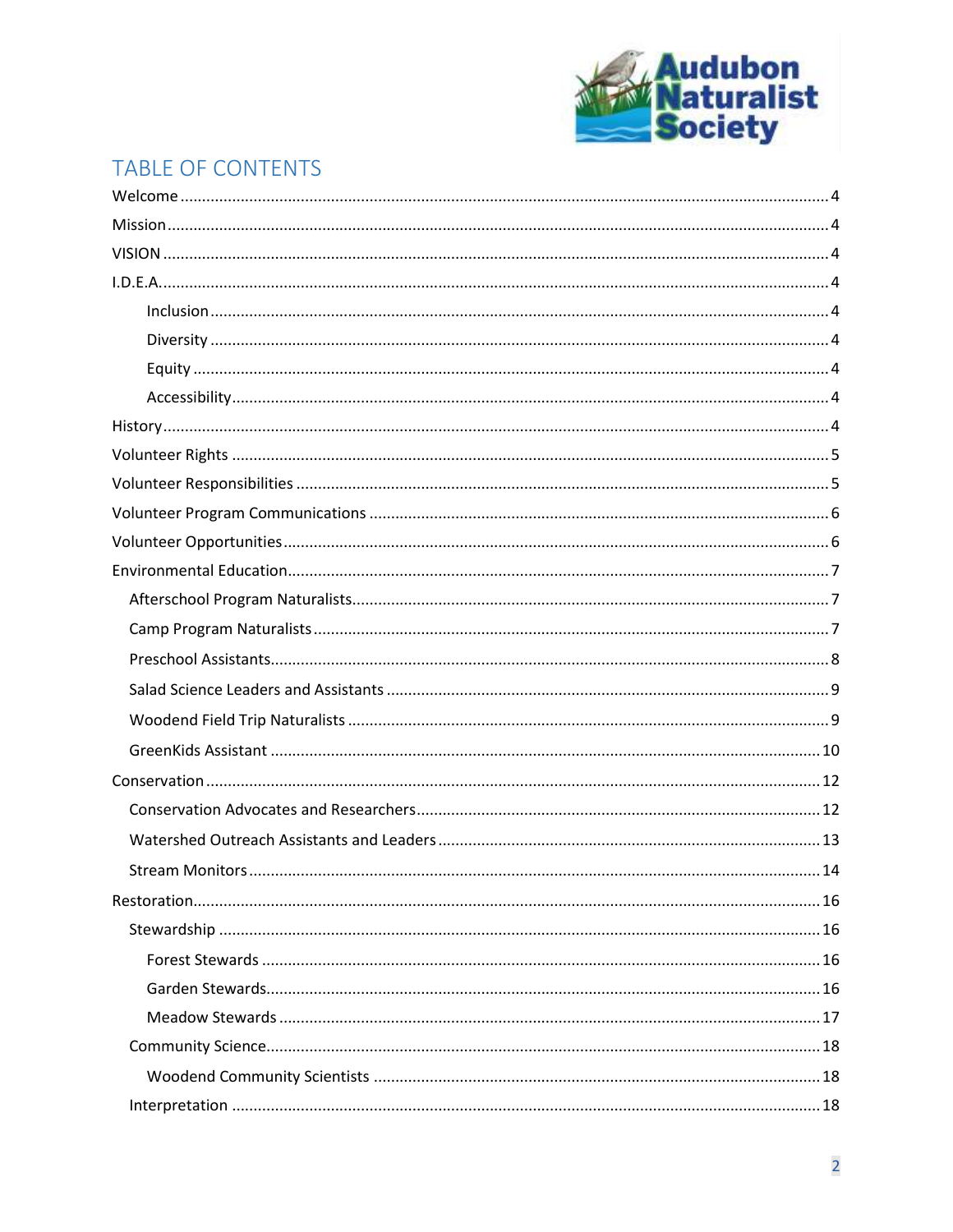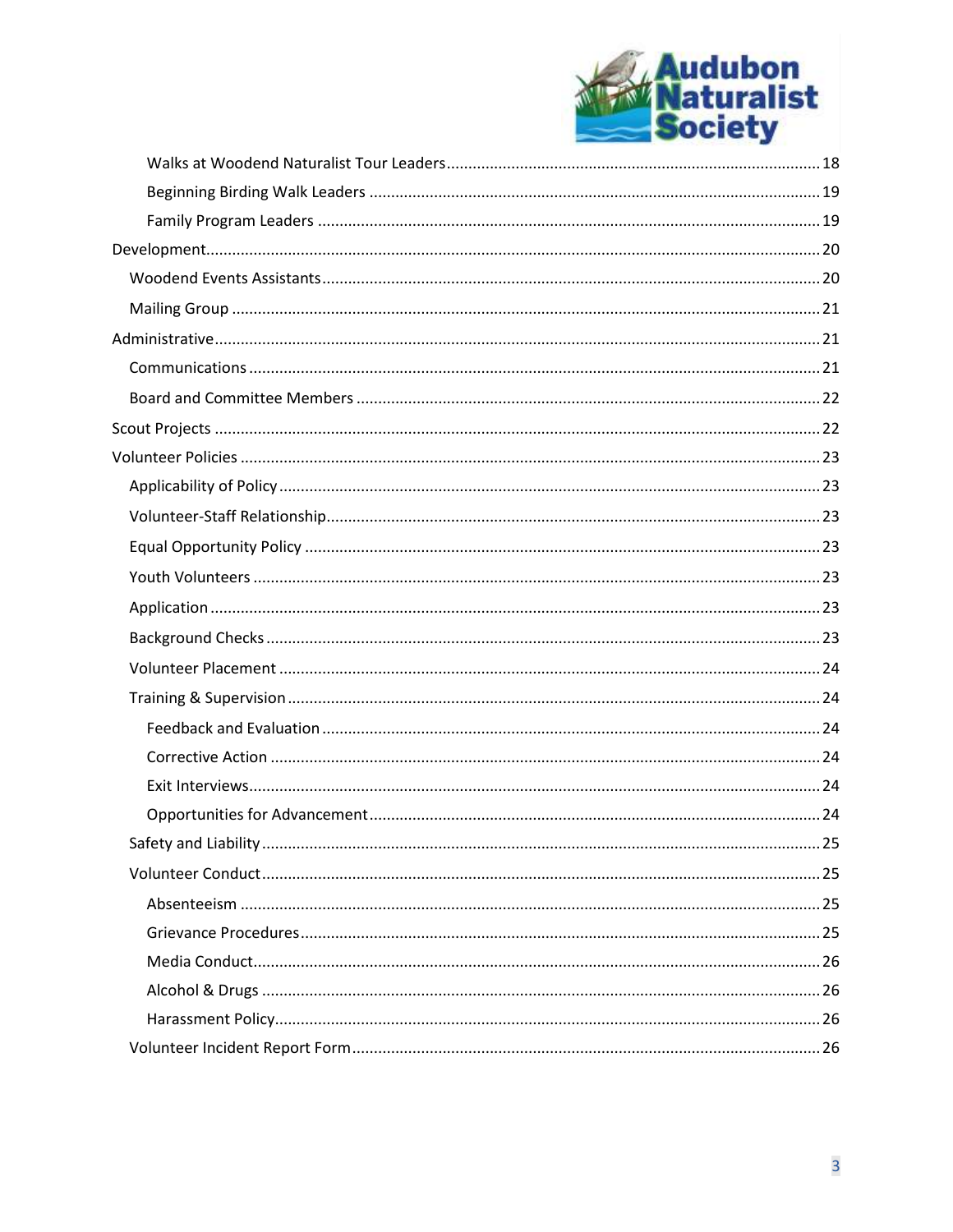

# <span id="page-3-0"></span>**WELCOME**

Thank you for choosing to donate your time to the Audubon Naturalist Society. Our organization was founded by volunteers and continues to rely on their energy to serve its mission. We know there are many worthy causes and exciting opportunities available in our region. We deeply appreciate that you have chosen to engage in our community of nature-lovers. Together we can create a larger and more diverse community of people who treasure the natural world and work to preserve it.

# <span id="page-3-1"></span>MISSION

The Audubon Naturalist Society inspires residents of the greater Washington, DC region to appreciate, understand, and protect their natural environment through outdoor experiences, education, and advocacy.

# <span id="page-3-2"></span>VISION

The Audubon Naturalist Society seeks to create a larger and more diverse community of people who treasure the natural world and work to preserve it.

# <span id="page-3-3"></span>I.D.E.A.

The Audubon Naturalist Society strives to be a model of inclusion, diversity, equity, and accessibility in all ways feasible for us.

<span id="page-3-4"></span>Inclusion at ANS means fostering an environment where everyone feels welcomed, respected and is invited to participate in the organization's activities, including decision-making.

<span id="page-3-5"></span>Diversity at ANS means the organization reflects the full representation and participation of all identities and experiences including, but not limited to, race, ethnicity, nationality, gender, sexual orientation, age, origin, education, religious beliefs, language, and abilities.

<span id="page-3-6"></span>Equity at ANS means the fair allocation of resources and just treatment of all people and partners who participate in our programs and operations.

<span id="page-3-7"></span>Accessibility at ANS means the thoughtful and intentional removal of barriers and creation of pathways that allow for participation in ANS programs and operations.

As the population of the Washington, DC region has become increasingly diverse, the opportunity to add new voices, viewpoints and experiences to the work of Audubon Naturalist Society has grown. As a result, ANS aims to better reflect the rich diversity of our region in the composition of our members, staff, board, volunteers, and program participants.

# <span id="page-3-8"></span>**HISTORY**

Founded in 1897, the Audubon Naturalist Society is the oldest independent environmental organization in the DC region. Like several other Audubon Societies, ANS is older than, and independent from, the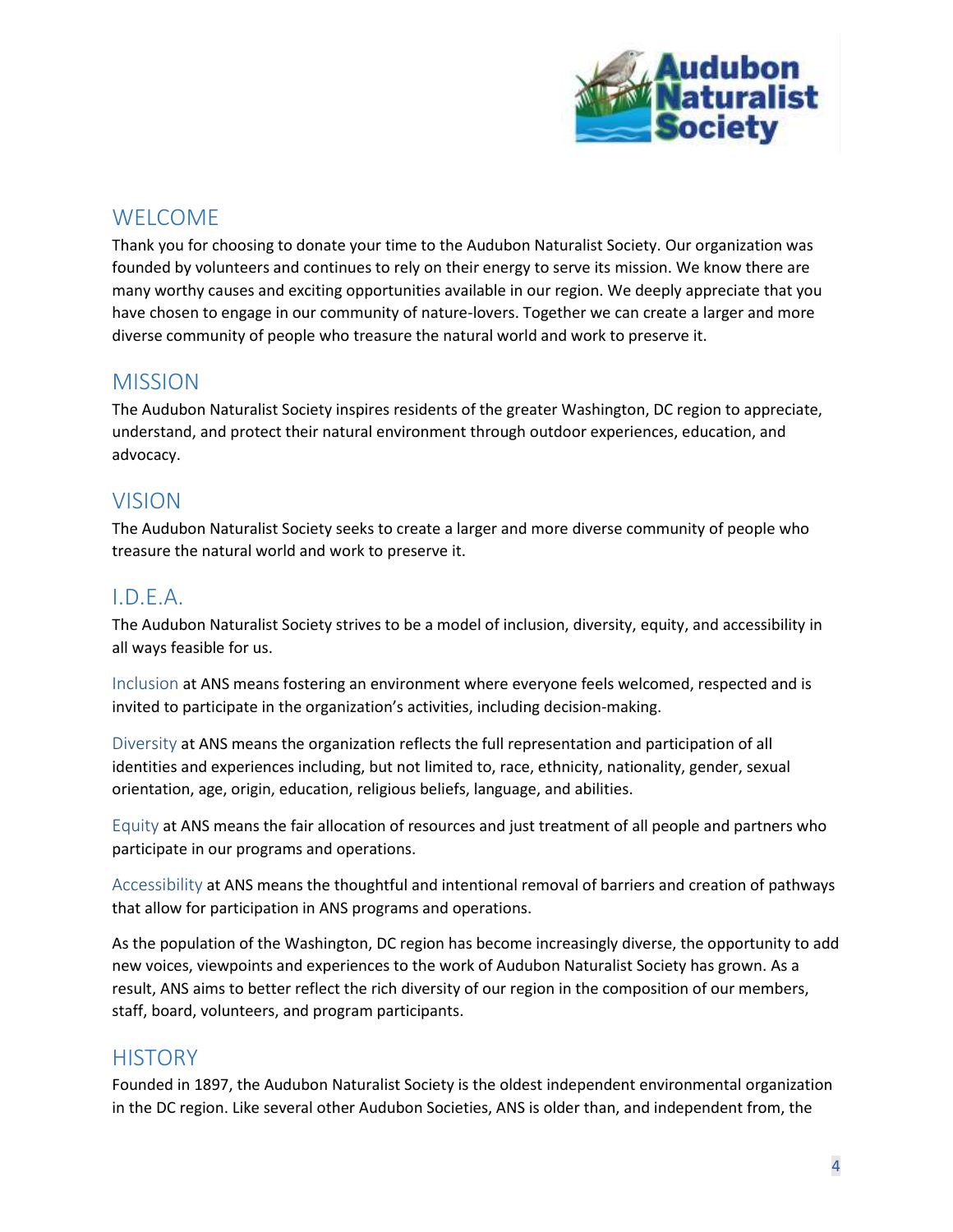

National Audubon Society. It has been at the forefront of conservation victories such as the passage of the Migratory Bird Treaty Act, the creation of the C&O Canal National Park, the preservation of Dyke Marsh, and the protection of pristine Ten Mile Creek. Through the years, ANS has been a community of environmental thought leaders and conservation activists, including such luminaries as Theodore Roosevelt, Roger Tory Peterson, and Rachel Carson. Today, ANS stewards two nature sanctuaries in the DC region comprising more than 100 acres. We reach more than 9,000 children annually with our education programs and offer adults a rich variety of natural history classes and local outings. In 1993, ANS launched a water quality monitoring program that trains scores of volunteers, who monitor more than 50 streams in the region. We also help organize networks of civic and environmental groups to fight for local environmental protection, with an emphasis on human health & access to nature, biodiversity & habitats, the climate crisis, and sustainable land use.

# <span id="page-4-0"></span>VOLUNTEER RIGHTS

Volunteers are entitled to:

- A safe, fun, and collegial volunteer experience
- Appropriate orientation, training, and supervision
- Meaningful job assignments
- Clear guidance, direction and feedback
- Effective use of their time
- Opportunities to provide input into the volunteer program
- Recognition for their contributions

Volunteers who donate 20 hours annually receive a 20% discount in the Audubon Naturalist Shop.

# <span id="page-4-1"></span>VOLUNTEER RESPONSIBILITIES

Volunteers shall:

- View the [volunteer training video](https://www.youtube.com/watch?v=qHT-TwjwyaM&feature=youtu.be) and complete and submit the [post-training survey](https://forms.office.com/r/27FDMxp8Pp)
- Support the mission of Audubon Naturalist Society
- Represent ANS in a positive and professional manner
- Adhere to ANS volunteer policies
- Be reliable
- Work cooperatively with other volunteers and staff
- Record and track their hours using [Volgistics](https://www.volgistics.com/vicnet/180592/login)
- Be mindful of other Woodend users

Volunteers shall respect access at Woodend Sanctuary during times it has been reserved for a private event. ANS rents Woodend Sanctuary to a variety of clients. Those clients have contractual expectations. In the event the property is rented, volunteers shall not enter the ANS mansion outside of shop hours. They shall enter and exit only through the ANS shop and use the back stairs to access upper floors.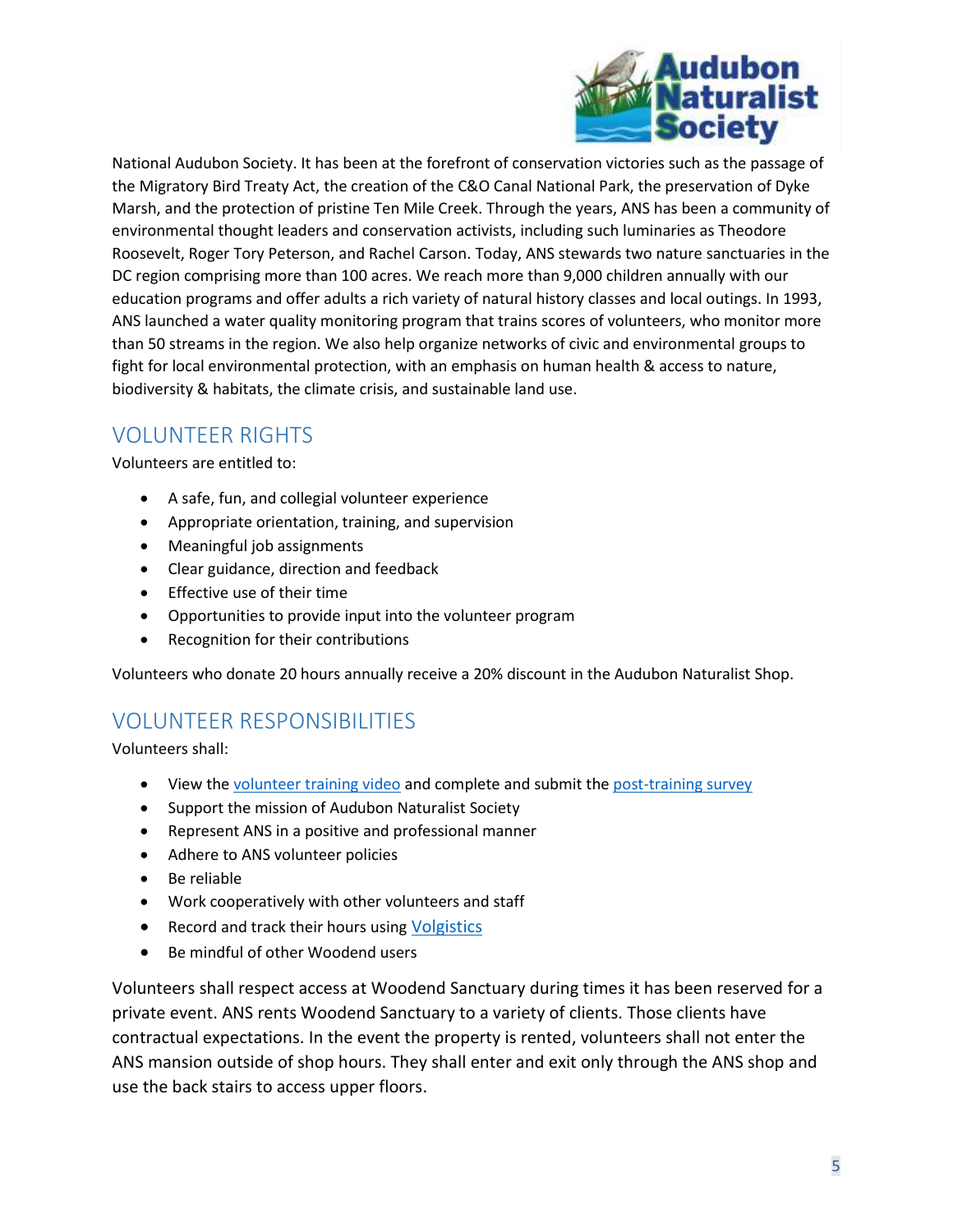

# <span id="page-5-0"></span>VOLUNTEER PROGRAM COMMUNICATIONS

Primary communications regarding the volunteer program (notice of opportunities, schedule changes, trainings, etc.) are in the form of electronic messages. Active volunteers shall login t[o Volgistics](https://www.volgistics.com/vicnet/180592/login) to see their schedule and other volunteer openings, change their contact information, and track their service hours.

# <span id="page-5-1"></span>VOLUNTEER OPPORTUNITIES

ANS relies heavily on the support of volunteers trained through the MD Master Naturalist program. We are proud of our partnership with the University of Maryland Extension and have been a MD Master Naturalist Host Facility since 2011. MD Master Naturalists are highly trained volunteers who are sought out by staff because of their knowledge of MD Natural History and their commitment to service. All volunteers are strongly encouraged to consider Master Naturalist training. More information about that program may be found a[t www.anshome.org/master-naturalist.](http://www.anshome.org/master-naturalist)

ANS offers a variety of volunteer opportunities. Details about each volunteer assignment can be found on the following pages.

[Environmental Education](#page-6-0)

[Conservation](#page-11-0)

**[Restoration](#page-15-0)** 

[Development](#page-19-0)

**[Administrative](#page-20-1)**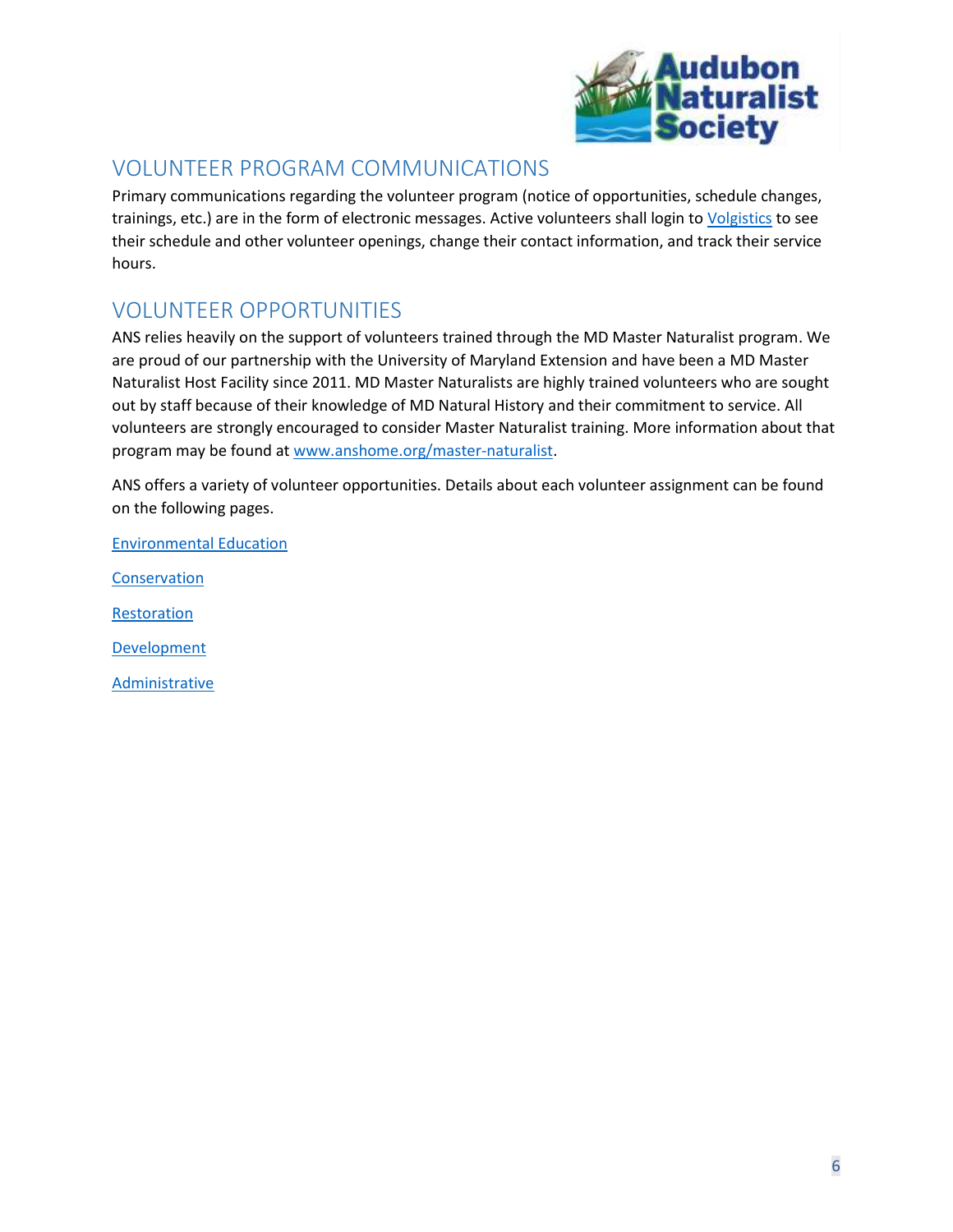

# <span id="page-6-0"></span>ENVIRONMENTAL EDUCATION

<span id="page-6-1"></span>Afterschool Program Naturalists

Minimum age: 18

**Program Purpose:** Audubon Afterschool Nature Clubs bring school children outside to "unplug and play" in nature. Seasonal nature topics covered may include animal habitats, watersheds, plant power, amazing insects, and more!

#### **Requirements:**

- Enjoy working with children
- Patient and fun-loving
- Some knowledge of natural history
- Background check and additional training may be required.

Physical requirements include bending, kneeling, standing and/or walking for extended periods of time.

#### **Key Responsibilities**:

- Assist ANS staff to engage kids in fun, action-packed games and activities while building background knowledge.
- Assist ANS staff with classroom prep and clean up.

#### **Features:**

- Helping young people connect with nature
- Learning environmental education techniques by shadowing staff
- Finding out what lives under logs in schoolyards
- Leadership opportunities available for Master Naturalists with teaching experience
- Earn Master Naturalist service hours

**Reports to**: Denis Perez, Camp Manager [denis.perez@anshome.org](mailto:denis.perez@anshome.org)

**Time Commitment:** Volunteers are asked to commit to an entire session. Sessions at schools in Montgomery County run once a week for 6-8 weeks in Fall, Winter, and Spring. Individual classes are one hour long.

#### <span id="page-6-2"></span>Camp Program Naturalists

Minimum age: 18

**Program Purpose:** Audubon Naturalist Society Summer Camps provide outdoor fun and discovery for campers ages 4 to 17.

- Games, hikes, songs and lots of great camp traditions
- Environmental education in a natural setting
- Hands-on activities and investigations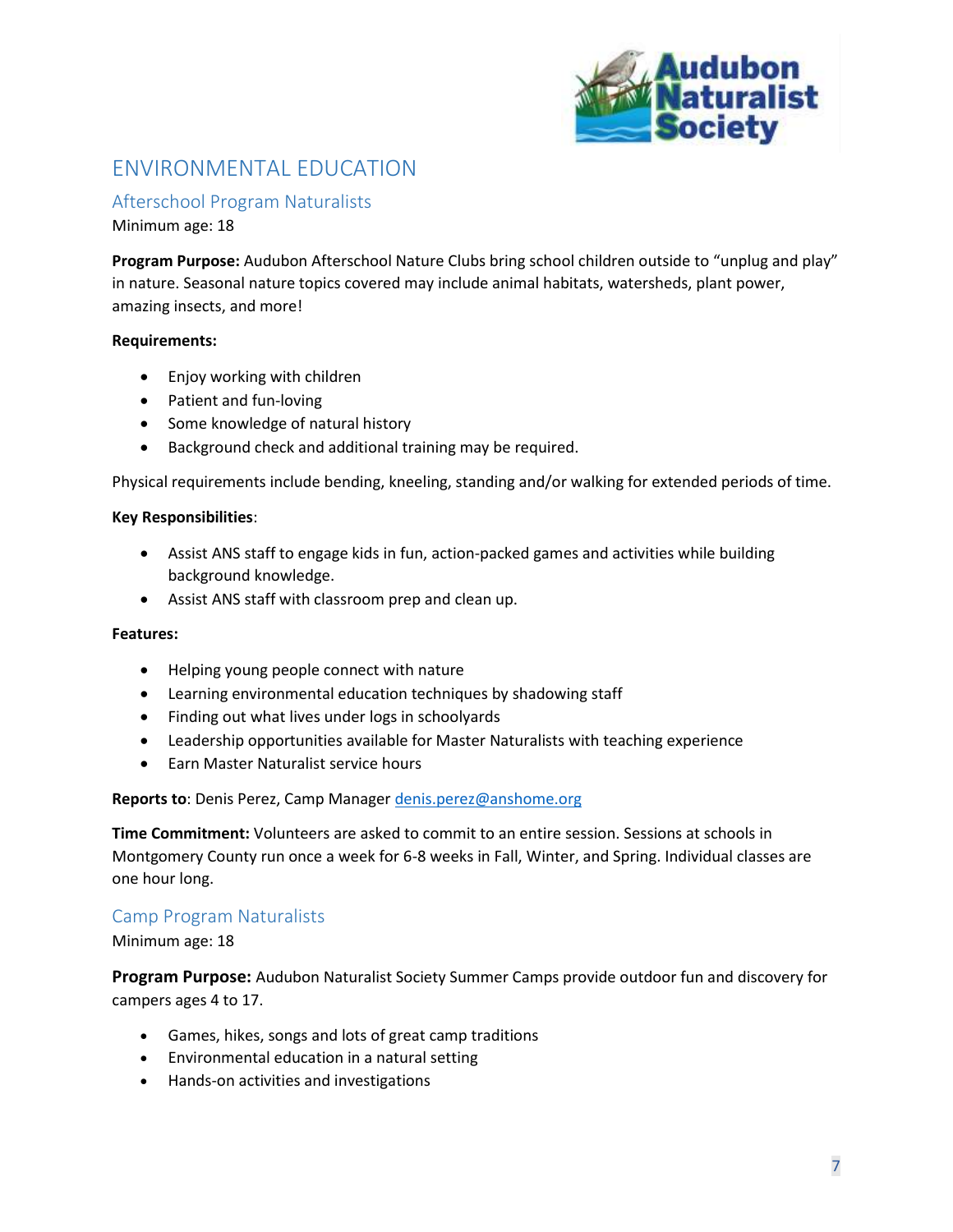

**Requirements:** Enjoy working with children, patient and fun-loving. Some knowledge of natural history is a plus. Background check may be required. Physical requirements include bending, kneeling, standing and/or walking for extended periods of time. Leadership opportunities available for Master Naturalists with teaching experience.

#### **Key Responsibilities**:

- Assist ANS staff to engage kids in fun, action-packed games and activities while building background knowledge
- Assist ANS staff with classroom prep and clean up

#### **Features:**

- Enjoy helping young people connect with nature
- Learn environmental education techniques by shadowing staff
- Spend your day mostly outside at Woodend
- Earn Master Naturalist service hours

#### **Reports to**: Denis Perez, Camp Manage[r denis.perez@anshome.org](mailto:denis.perez@anshome.org)

**Time Commitment:** During summer, volunteers are asked to commit to a week-long session. During the school year, we offer one-day "school's out" camps. Camp days are generally from about 9:00am to 5:00pm and volunteers are asked to commit for at least half of the session.

#### <span id="page-7-0"></span>Preschool Assistants

#### Minimum age: 18

**Program Purpose:** The Audubon Nature Preschool offers nature-based, hands-on preschool programs for children 5 years of age and younger. The program builds on children's inherent curiosity about the world by using hands-on, nature-based activities to foster social, physical, and academic skill development. Our preschool teachers plan age-appropriate activities that integrate science, math, literacy, and the arts while encouraging cooperative learning and social competence.

**Requirements:** Enjoy working with children, patient and fun-loving. Experience with early childhood education. Natural history knowledge helpful. Physical requirements include bending, kneeling, standing and/or walking for extended periods of time. Background check may be required.

#### **Key Responsibilities**:

- Assist ANS staff with classroom prep and clean up
- Work one-on-one with children in classroom projects
- Accompany class on outdoor explorations
- Background check may be required

- Enjoy connecting our youngest audience to nature
- Learn education techniques by shadowing staff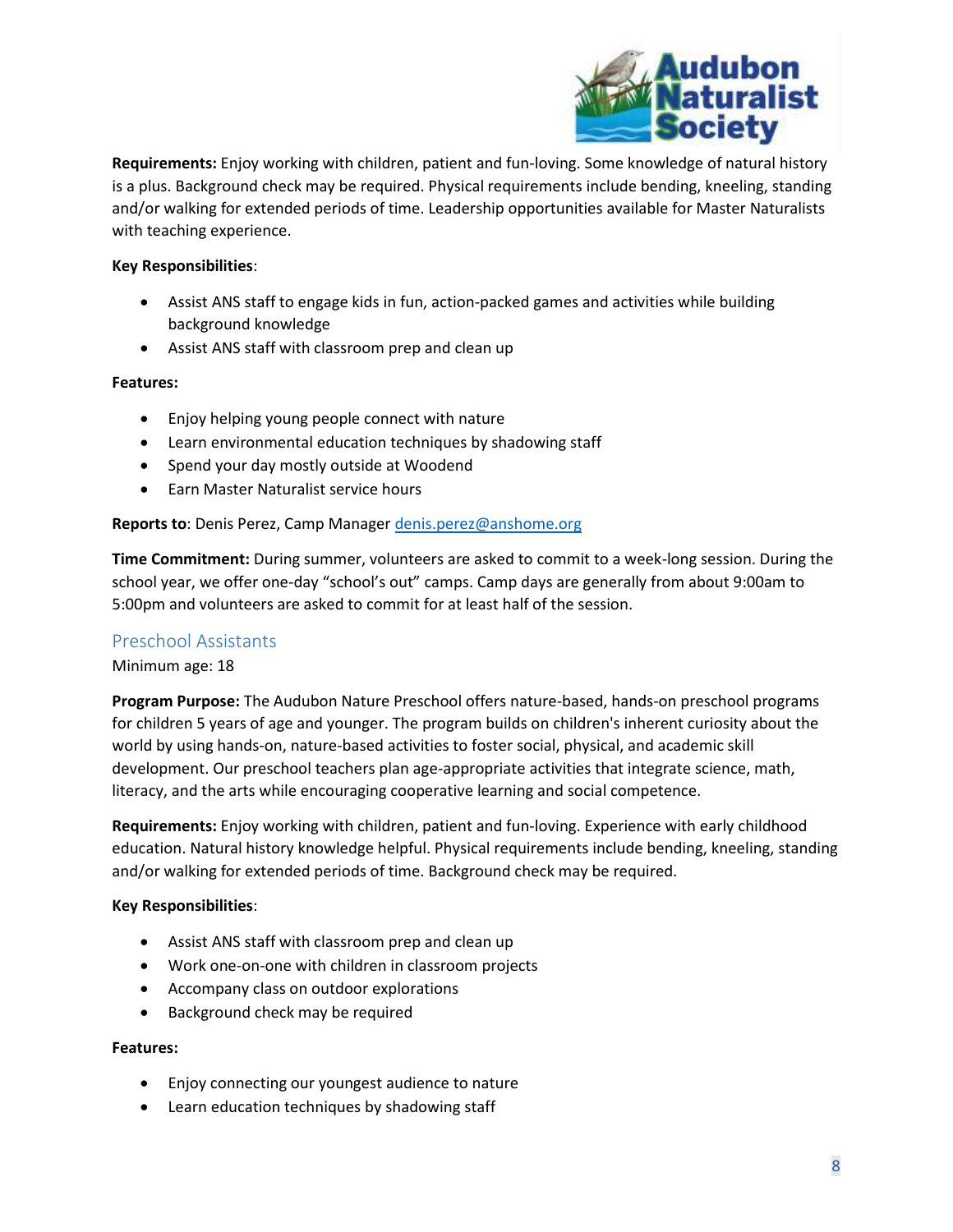

#### **Reports to**: Stephanie Bozzo, Preschool Director, [stephanie.bozzo@anshome.org](mailto:stephanie.bozzo@anshome.org)

**Time Commitment:** Volunteers will ideally commit to visiting the preschool on a regular day of the week for either the morning or afternoon program (3-4 hours weekly).

#### <span id="page-8-0"></span>Salad Science Leaders and Assistants

#### Minimum age: 18

**Program Purpose:** This award-winning program is a partnership with Montgomery County Public Schools and has created elementary school gardens in previously underutilized courtyard areas. Students in the program grow their own salad greens for six weeks while learning about plant science and nutrition through a variety of hands-on lessons taught by ANS educators.

**Requirements:** Enjoy working with children, patient and fun-loving. Some knowledge of edible gardening and/or nutrition is a plus. Physical requirements include bending, kneeling, standing and/or walking for extended periods of time. Background check may be required. Leadership opportunities for Master Naturalists with teaching experience.

#### **Key Responsibilities**:

- Assist ANS staff with planting days, as well as harvest and salad parties at local elementary schools
- Assist ANS staff with classroom prep and clean up
- Leadership roles available for Master Naturalists with teaching experience

#### **Features:**

- Enjoy helping young people learn about gardening and nutrition
- Learn environmental education techniques by shadowing staff
- Enjoy a healthy salad
- Earn Master Naturalist service hours

#### **Reports to**: Diane Lill, [diane.lill@anshome.org](mailto:diane.lill@anshome.org)

**Time Commitment:** Volunteers will ideally commit to visiting an elementary school for both the planting session, as well as the harvest and salad party about 6 weeks later. The programs on each of these days can vary from about 3 hours to about 5 hours, depending on participation.

#### <span id="page-8-1"></span>Woodend Field Trip Naturalists

#### Minimum age: 18

**Program Purpose:** Our educational programs encourage students in public schools, private schools, homeschool groups and scouts to learn by interacting with nature. Our programs foster natural curiosity, enrich classroom experiences and help youngsters connect with their environment.

**Requirements:** Enjoy working with children, patient and fun-loving. Knowledge of natural history. Background check may be required. Physical requirements include bending, kneeling, standing and/or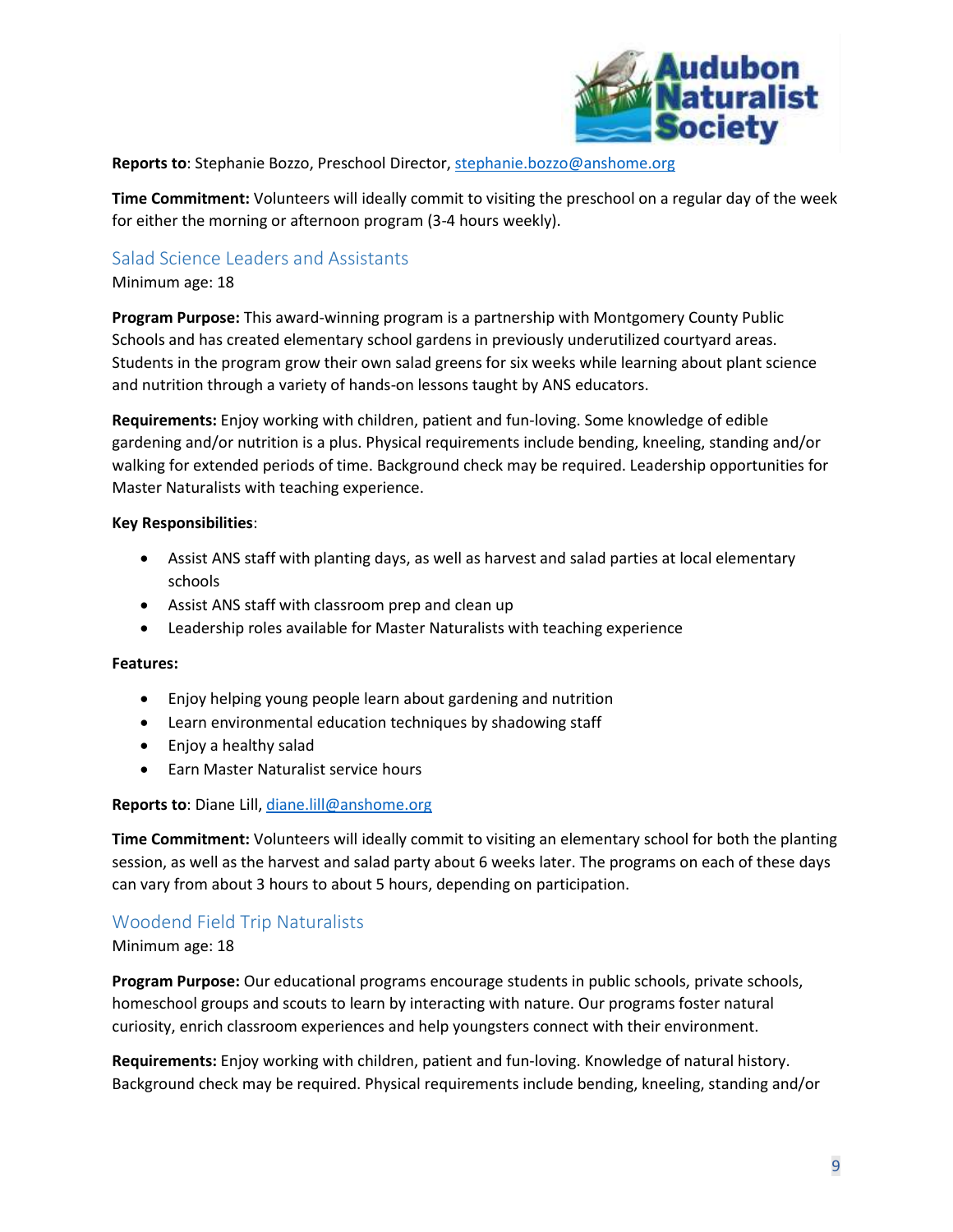

walking for extended periods of time. Leadership opportunities for Master Naturalists with teaching experience.

#### **Key Responsibilities**:

- Assist ANS staff with themed nature hikes at Woodend
- Assist ANS staff with preparation of program materials

#### **Features:**

- Enjoy helping young people connect with nature
- Learn environmental education techniques by shadowing staff
- Watch kids make the most amazing nature observations that you totally missed
- Earn Master Naturalist service hours

#### **Reports to**:

Brenna Houck, Youth Programs Naturalis[t brenna.houck@anshome.org](mailto:brenna.houck@anshome.org) and Denis Perez, Camp Manager [denis.perez@anshome.org](mailto:denis.perez@anshome.org)

**Time Commitment:** Programs will be posted to Volgistics as they are scheduled by schools. Most programs run for two hours or less, and take place between 9am and 3pm. Ideally, volunteers will sign up to help with several programs per school year, in order to make good use of investments in orientation, training and background checks.

#### <span id="page-9-0"></span>GreenKids Assistant

Minimum age: 18

**Program Purpose:** Our award-winning GreenKids program fosters environmental literacy in local public schools through hands-on activities that support the Maryland Green Schools Program.

**Requirements:** Enjoy working with children, patient and fun-loving. Background check is required. Physical requirements include bending, kneeling, standing and/or walking for extended periods of time.

#### **Key Responsibilities**:

• Assist ANS staff in delivering GreenKids lessons and activities at schools.

- Enjoy helping young people connect with nature.
- Learn environmental education techniques by shadowing staff.
- Help schools working toward Maryland Green School certification.
- Earn Master Naturalist service hours.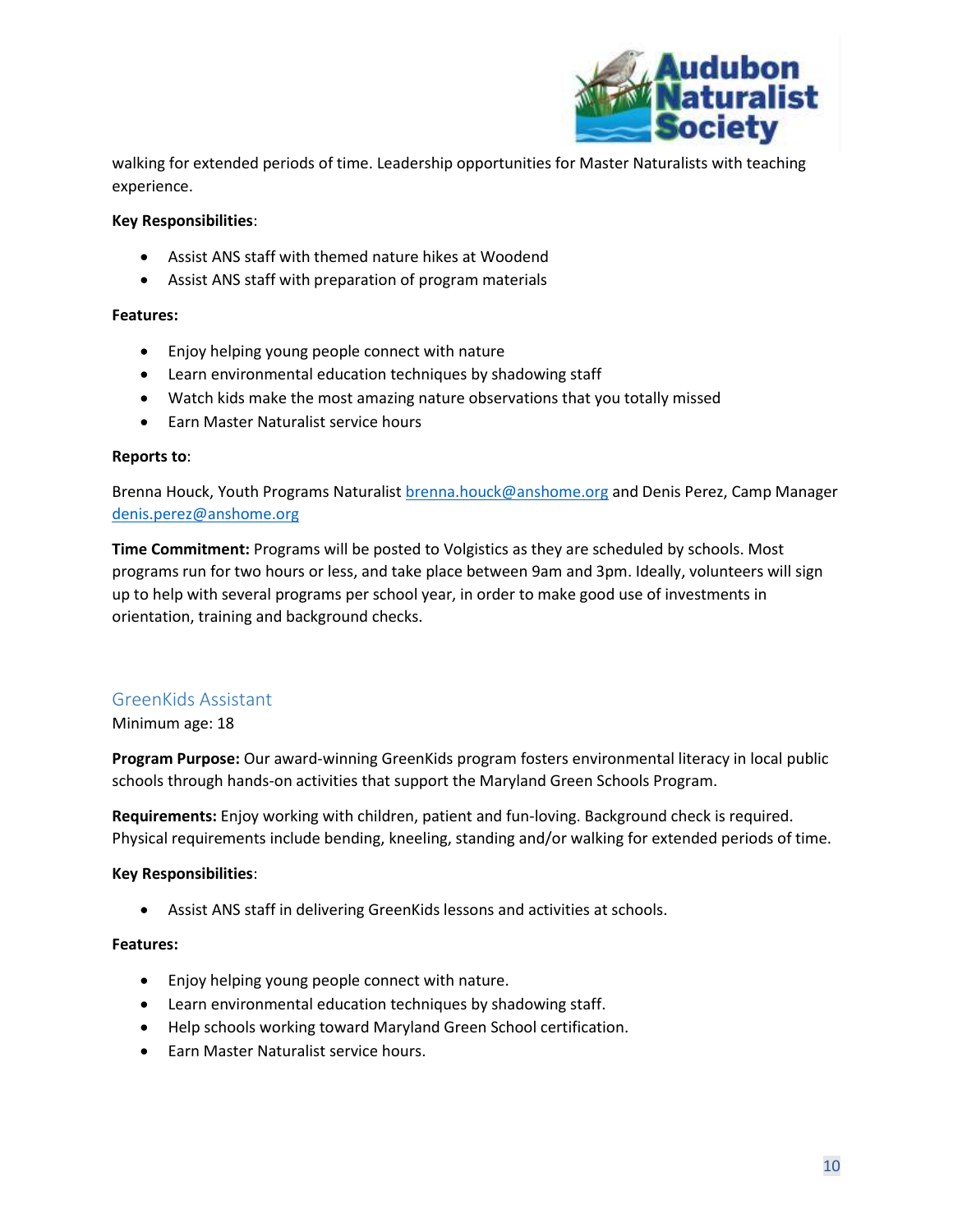

#### **Reports to**:

Diane Lill, GreenKids Director,<Diane.Lill@ANShome.org>

**Time Commitment:** Programs will be posted to Volgistics as they are scheduled by schools. Most programs run for two hours or less, and take place between 9am and 3pm. Ideally, volunteers will sign up to help with several programs per school year, in order to make good use of investments in orientation, training and background checks.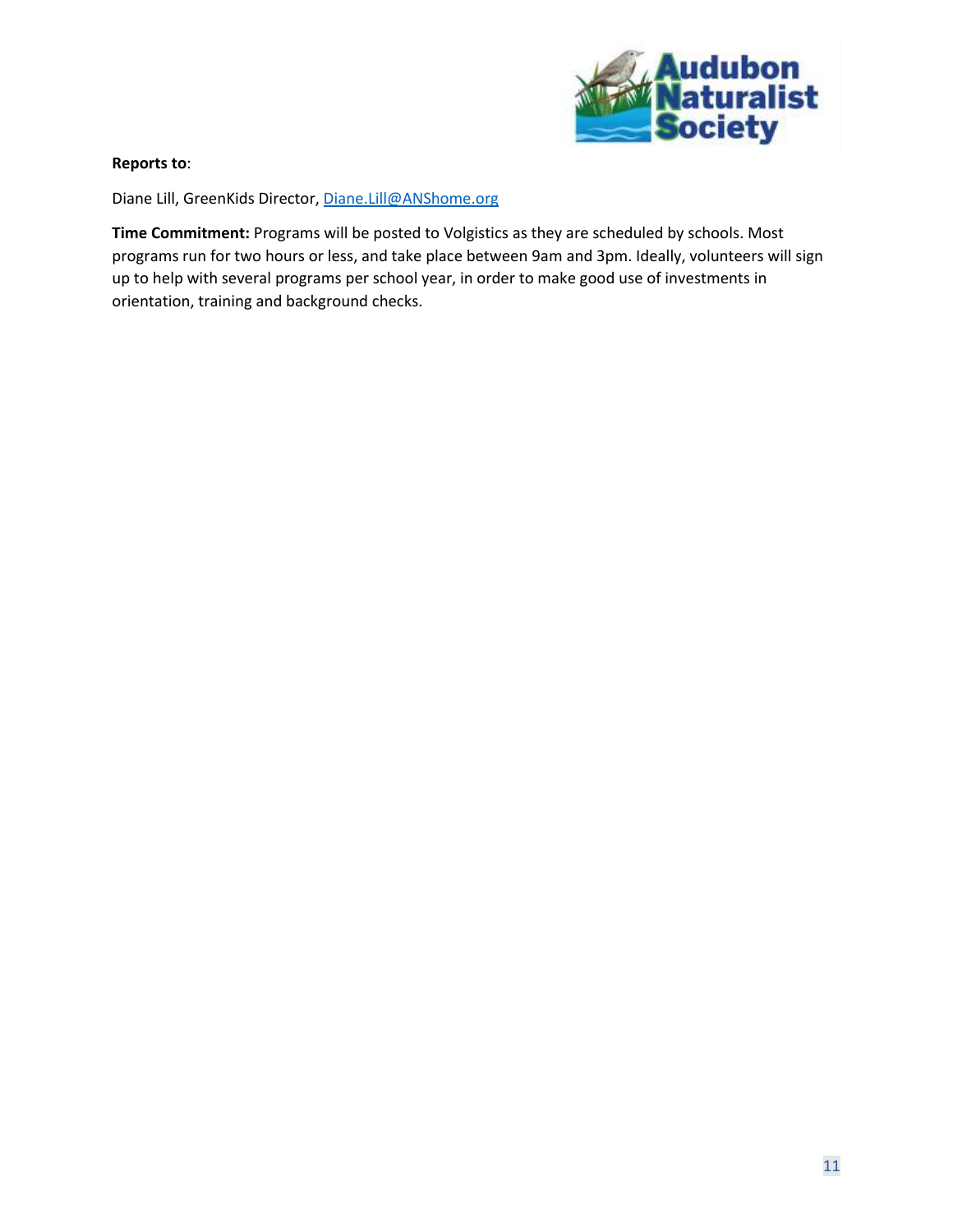

# <span id="page-11-0"></span>**CONSERVATION**

<span id="page-11-1"></span>Conservation Advocates and Researchers Minimum age: 18

**Program Purpose**: The Conservation Program focuses on four priority campaign areas:

- Human Health & Access to Nature
- Biodiversity & Habitats;
- Climate Crisis
- Sustainable Land Use.

On both sides of the Potomac, our advocates testify at public hearings, attend planning board and county council meetings, and are, in effect, the eyes and ears of our members, who are concerned with maintaining a healthy environment for people and nature through policy, advocacy, community engagement, training, and organizing.

Our expertise and experience on water quality and land use issues makes ANS a potent force on redevelopment and nature protection-related challenges facing our region. Our fast-growing expertise on climate change, transportation, and environmental justice issues makes us a leader in these areas as well.

Research volunteers typically explore a new or evolving area of regulation, policy, or land use in the region, helping the ANS Advocacy staff understand emerging issues and be prepared to act on them. As it has from the beginning, conservation advocacy will be an honored part of ANS's mission far into the future.

**Requirements:** Passion for environmental protection, research, and writing skills.

#### **Key Responsibilities**:

- Conservation advocates work on individual or small group projects with our Conservation Director and/or one of our three Conservation Advocate staff members (MD, DC, VA). They may conduct online and/or in-person research and analysis or help write fact sheets, testimonies, letters to the editor, and comment letters. They may help write blog posts or articles for the Naturalist Quarterly about our Conservation activities or to highlight community successes.
- Conservation advocates may become community leaders themselves, and with the support of ANS attend or testify at hearings, help organize, attend, or even lead rallies, and more!
- Conservation advocates lead and assist staff members during community outreach events located around the DMV. Examples include: staffing an information table, nature walks, watershed education activities, and interpretation (if bilingual).

- Leverage your skills and ANS resources to make a difference in a cause that matters to you.
- Join a community of other conservation-minded people.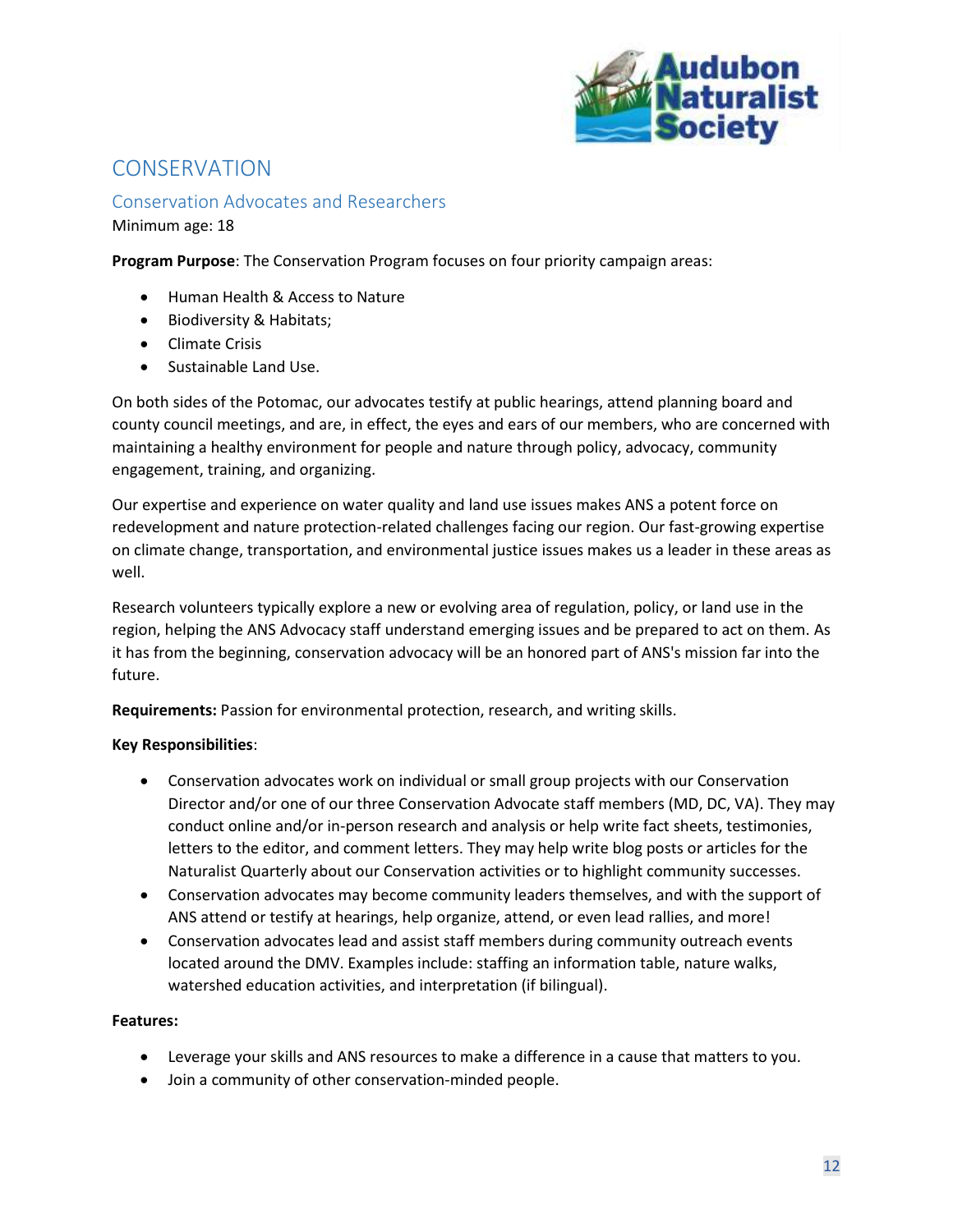

- Learn about environmental legislation, climate change, stormwater & green infrastructure, sustainable land-use policy, environmental justice, and other topics
- Earn Master Naturalist service hours (except if engaged in lobbying)

**Reports to**: Eliza Cava, Conservation Director [eliza.cava@anshome.org](mailto:eliza.cava@anshome.org) and/or Conservation Advocates staff members (MD, DC, VA)

**Time Commitment:** Conservation advocates typically work on individualized projects. Often, they do research and writing at home while meeting periodically with the Conservation Director and/or Conservation Advocate staff plus joining bimonthly meetings of Conservation advocates to share insights and ideas for projects. Time commitments range from a few hours per month to a few hours per week. Projects can be short- or long-term. Availability of projects varies. Volunteers track estimated hours in [Volgistics](https://www.volgistics.com/vicnet/180592/login) but assignments are distributed in person or via email and often use Google Drive/Docs for work coordination.

## <span id="page-12-0"></span>Watershed Outreach Assistants and Leaders

Minimum age: 18

**Program Purpose:** Our watershed outreach programming and Creek Critters® smartphone app supports ANS Conservation and Environmental Education Programs in engaging people of all ages (e.g. families, kids, adults) around issues of water quality and stream health. The app walks users through finding and identifying macroinvertebrates living in streams and generating Stream Health Reports based on their findings. ANS staff introduce people to water quality monitoring and the Creek Critters app at engagement events at streams and in festival settings. Engagement events are hosted by ANS and ANS partner organizations.

**Requirements:** Introductory course on water quality monitoring. Proficiency with the Creek Critters app. Physical requirements include carrying supplies (up to 15 lbs.) and bending, as well as walking and standing in shallow water across rocky creek beds.

#### **Key Responsibilities:**

- Assist ANS staff with demonstrating app use at events
- Assist event participants with stream macroinvertebrate collections
- Assist ANS staff with materials prep and clean up
- Leadership roles available for Master Naturalists and Stream Monitors.

- Enjoy connecting people with nature and educating them about water quality
- Learn about really cool creek critters and their habitat needs
- Learn environmental education techniques by shadowing staff
- Earn Master Naturalist service hours
- Trainings may count for Master Naturalist advanced training
- Leadership opportunities for Stream Monitors and Master Naturalists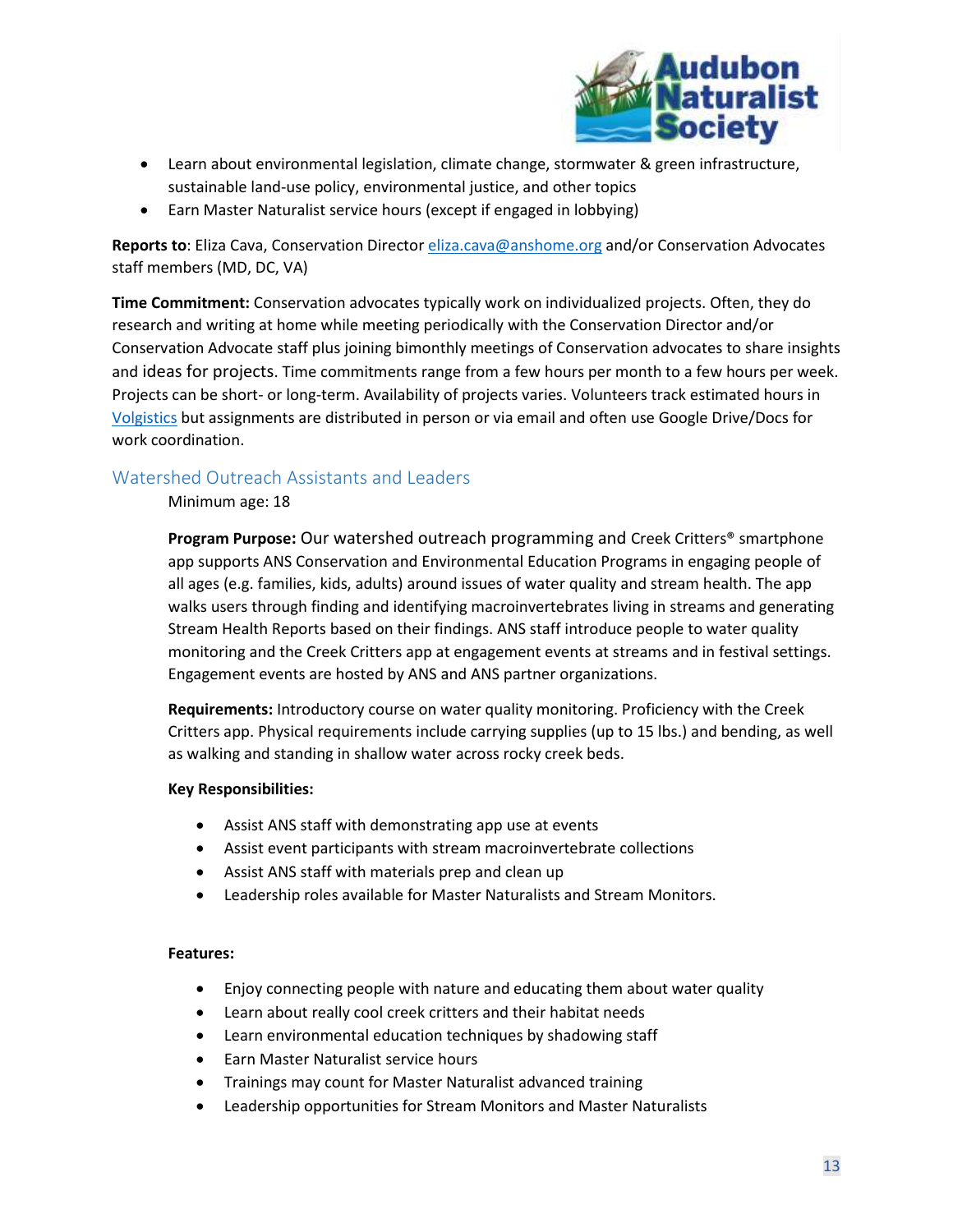

• Spend your day out in a local stream

**Reports to**: Gregg Trilling, Creek Critters Program Manager [gregg.trilling@anshome.org](mailto:gregg.trilling@anshome.org)

**Time Commitment:** Programs will be posted to [Volgistics](https://www.volgistics.com/vicnet/180592/login) as they are scheduled with partner organizations. Most programs run for two to three hours, and often take place on Saturdays and Sundays.

## <span id="page-13-0"></span>Stream Monitors

Minimum age: 18; children may monitor with a parent/guardian

**Program Purpose:** The Audubon Naturalist Society Water Quality Monitoring Program is one of the largest and longest-running community science programs in the country. Since 1993, the program has operated throughout Montgomery County and in parts of the District of Columbia. There is also one site in Howard County and two new sites in Prince George's County, for a total of approximately 30 sites. Teams of volunteer monitors visit these sites to conduct a habitat assessment and to collect and identify benthic macroinvertebrates to the taxonomic level of family. These small organisms, which dwell on the substrate and exhibit a wide range of sensitivity to pollutants and other effects on the stream, help us determine the health of the stream.

**Requirements (team member):** Intro to Stream Science class and field session or prior experience with approval.

**Requirements (team leader):** Introductory Stream Science classes and Advanced Macroinvertebrate Identification classes; field class or prior experience with approval; must pass an identification certification quiz each year prior to March 30<sup>th</sup>.

#### **Key Responsibilities**:

- Team members have variable roles depending on experience
- Tasks include in-stream collection, organism identification, data recording, and equipment management
- Team leaders are responsible for following quality assurance protocols, identifying organisms, recording data, scheduling monitoring dates with their teams, and handling equipment (i.e., picking it up and returning to Woodend). These responsibilities may be split among co-leaders as long as at least one team leader is certified in identification and QA/QC protocols.

- Enjoy the company of other nature enthusiast
- Spend time outdoors in a beautiful setting
- Learn from your team about aquatic habitats and macroinvertebrates
- Help with efforts to advocate for protection of our local streams
- Earn Master Naturalist service hours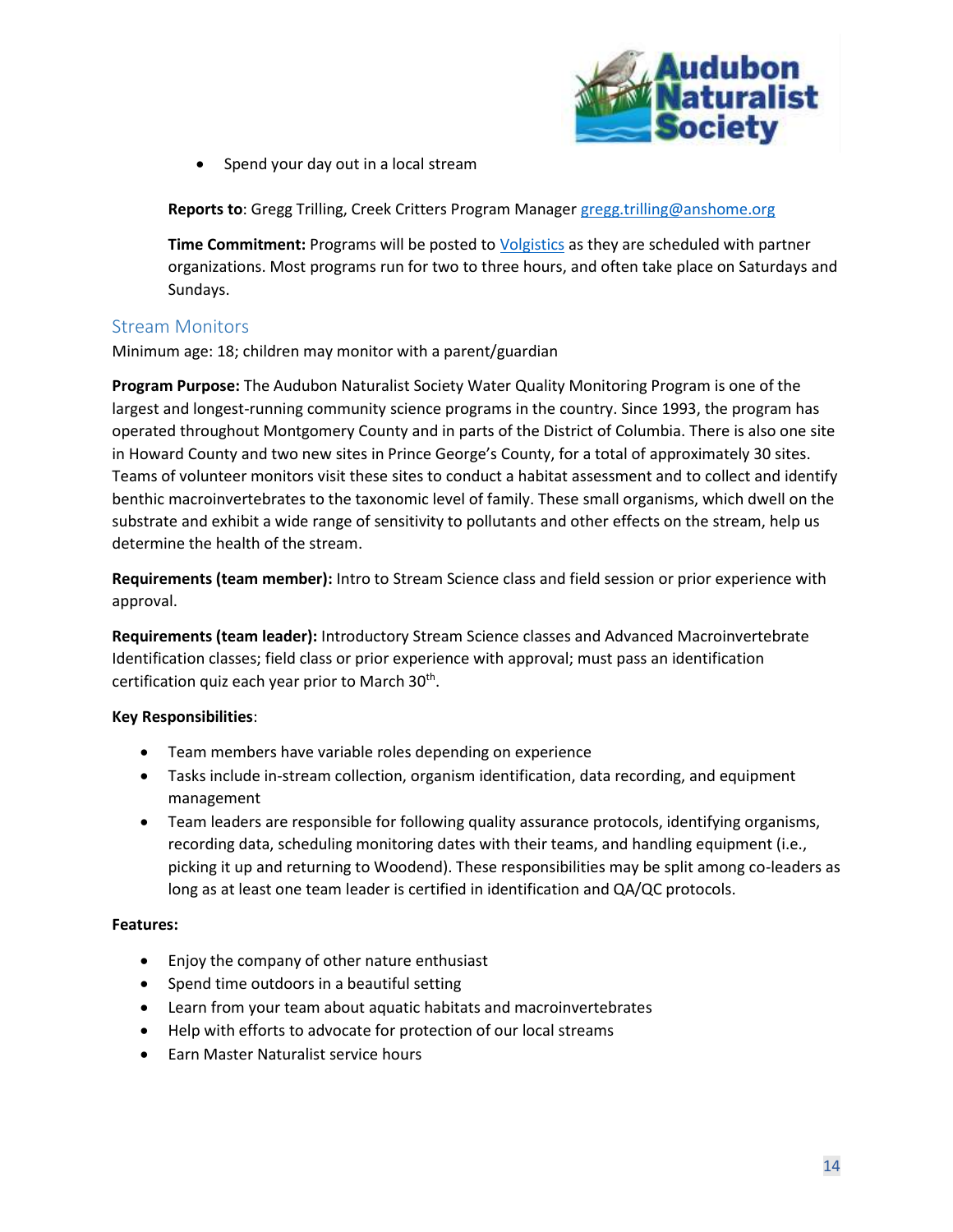

#### **Reports to**:

Gregg Trilling Water Quality Coordinato[r gregg.trilling@anshome.org](mailto:gregg.trilling@anshome.org)

**Time Commitment:** Most teams monitor their sites 4 times annually. Schedules vary. Monitoring visits range from about 2-5 hours.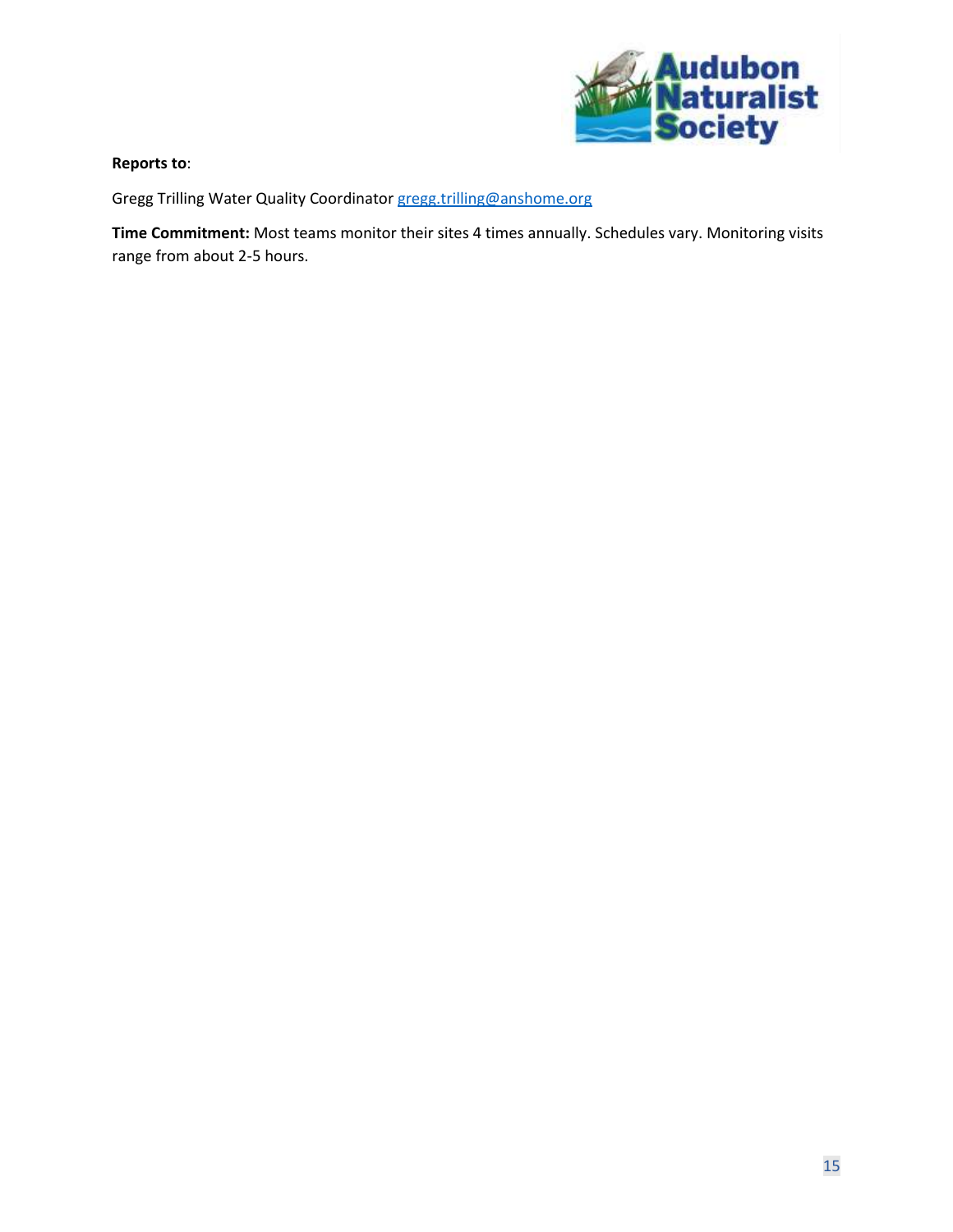

# <span id="page-15-0"></span>Restoration

<span id="page-15-2"></span><span id="page-15-1"></span>Stewardship Forest Stewards Minimum age: 18

**Program Purpose:** Teams help ANS to achieve the restoration goals of the Woodend 50-year Master Plan. This includes removing invasive plants, planting native plants, pursuing stormwater management projects, and maintaining trails. The work is varied, but always out in nature!

**Requirements:** MD Master Naturalist, Natural History Field Studies, Weed Warrior or demonstrated knowledge of native and non-native plant species preferred. Training is available. Physical requirements include bending, kneeling, lifting, digging, walking on uneven terrain, and standing for extended periods of time.

#### **Key Responsibilities**:

- Use tools responsibly and return them to shed
- Cut back or dig out invasive plant species targeted by team leader
- Dispose of invasive plant cuttings, fruits and seeds in dumpster to avoid spread
- Install native plantings as instructed by team leader

#### **Features:**

- Enjoy the company of other nature enthusiasts
- Spend time outdoors in a beautiful setting
- Learn from your team about native and invasive plants, stormwater management and more
- Earn Master Naturalist service hours
- Occasional training may count for Master Naturalist advanced training

#### Reports to: Bradley Simpson, Restoration Manager [bradley.simpson@anshome.org](mailto:bradley.simpson@anshome.org)

**Time Commitment:** Teams meet for two hours each work session. Regularly scheduled work sessions are currently on weekdays and some Saturdays. The schedule is maintained on Volgistics.

#### <span id="page-15-3"></span>Garden Stewards

#### Minimum age: 18

**Program Purpose:** The Learning Garden at Woodend serves as a demonstration both of homeownerscale edible gardening and composting. It also shows parents and others ways to engage children in outdoor work. The Blair Native Plant Garden consists of native plants that can be seen readily in the wild in the Chesapeake Bay Watershed, specifically in Maryland, Virginia, and the eastern West Virginia panhandle. It is a demonstration to the public of the feasibility and value of native plant gardening. Native plants are adapted to local soil and climate conditions and have evolved to develop mutually beneficial relationships with local wildlife. Carefully planned native plant gardens require less maintenance, use fewer resources, and offer appropriate food and shelter for wildlife. They create habitat for birds, small mammals, reptiles and insects including important pollinators.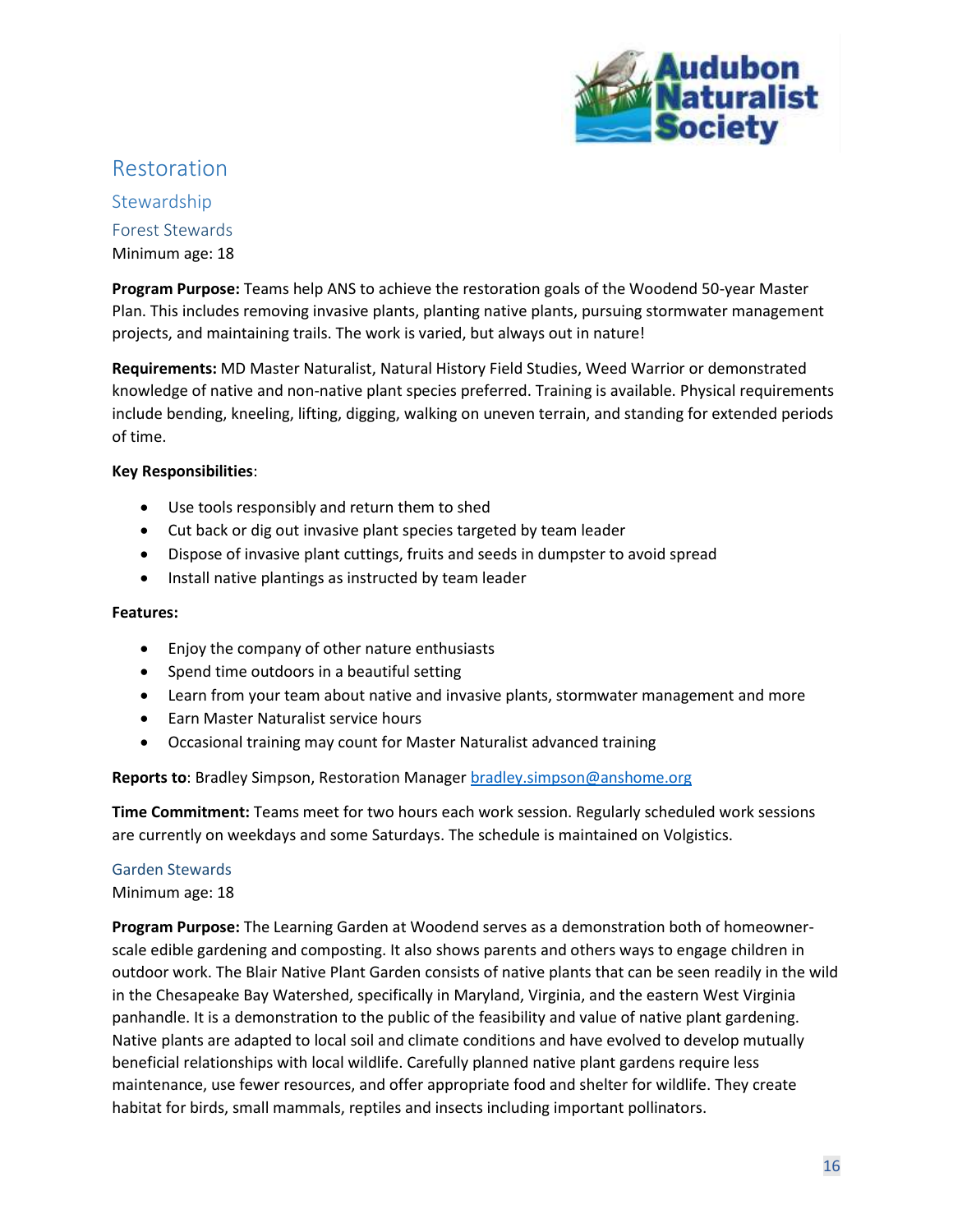

**Requirements:** Master Naturalist, Master Gardener, or demonstrated knowledge of gardening with native and/or edible plants. Physical requirements include bending, kneeling, moderate lifting and standing for extended periods of time. Background check may be required.

#### **Key Responsibilities**:

- Staff "open house" hours in the garden during ANS camps
- Help supervise children in garden tasks like weeding and harvesting
- Share any knowledge you have of special gardening methods like "permaculture"
- Maintain native garden under direction of team leader. Tasks include weeding, pruning, transplanting, and general maintenance tasks

#### **Features:**

- Enjoy the company of other gardening enthusiasts
- Spend time outdoors in a beautiful setting
- Learn from your team about gardening techniques
- Witness moments of youthful discovery ("That's an artichoke plant?!").
- Help ANS maintain its outdoor native plant "classroom"
- Earn Master Gardener or Master Naturalist service hours

**Reports to**: Alice Sturm, Garden Manager [alice.sturm@anshome.org](mailto:alice.sturm@anshome.org)

**Time Commitment:** One to three hours weekly in the growing season.

#### <span id="page-16-0"></span>Meadow Stewards

Minimum age: 18

**Program Purpose:** With the goal of providing habitat for a greater diversity of species, in 2013 ANS began restoring a large section of its meadow adjacent to the Woodend Sanctuary entrance drive off Jones Mill Road. In 2014, the restored meadow came to life with a succession of native plants blooming among grasses, hosting a variety of fauna. Volunteers and staff continue to maintain the area, removing invasive plants, inventorying species, and mowing in February and May. The meadow improves habitat quality at Woodend and serves as a demonstration for home gardeners.

**Requirements:** MD Master Naturalist or demonstrated knowledge of native and non-native plant species. Physical requirements include bending, kneeling, walking through uneven terrain, and standing for extended periods of time.

#### **Key Responsibilities**:

- Cut back or dig out invasive plant species targeted by team leader
- Participate in sessions to inventory plants and pollinators in the meadow

- Enjoy the company of other nature enthusiasts
- Spend time outdoors in a beautiful setting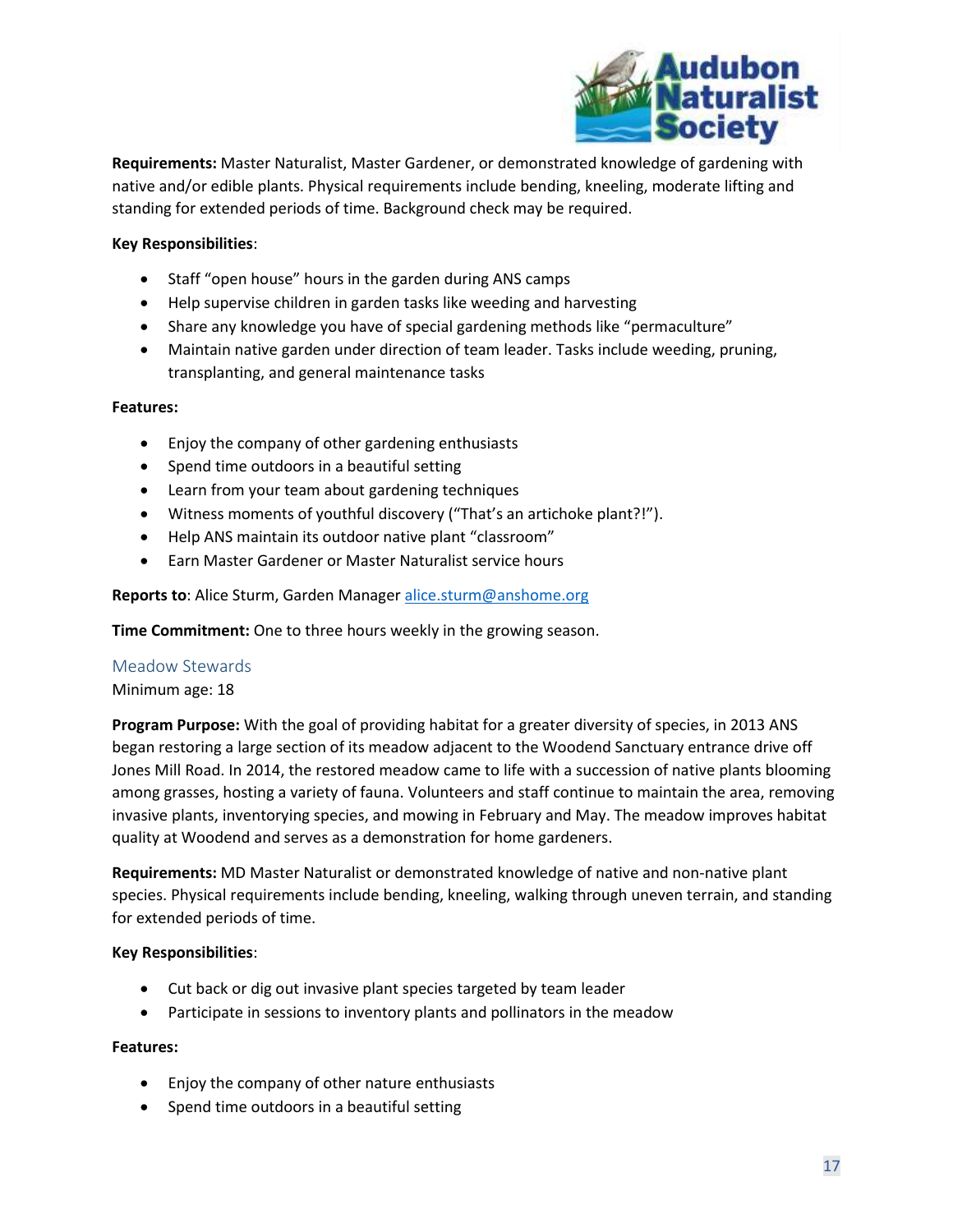

- Learn from your team about native and invasive plants
- Earn Master Naturalist service hours.
- Occasional training may count for Master Naturalist advanced training

**Reports to**: Alice Sturm, Garden Program Manager [alice.sturm@anshome.org](mailto:alice.sturm@anshome.org)

**Time Commitment:** This team meets every other Wednesday during the growing season for two hours.

#### <span id="page-17-0"></span>Community Science

#### <span id="page-17-1"></span>Woodend Community Scientists

Minimum age: 18

**Program Purpose:** In order to track our progress in achieving the restoration goals of the Woodend 50 year Master Plan, teams will conduct surveys of forest and meadow habitats, as well as wildlife species richness and abundance.

**Requirements:** Master Naturalist Certification or other background in ecological science. Physical requirements include bending, kneeling, walking through uneven terrain, and standing for extended periods of time.

#### **Key Responsibilities**:

- Use tools responsibly and return them to Director of Restoration
- Learn and follow survey protocols
- Record data in the field and deliver it in appropriate format

#### **Features:**

- Company of other nature enthusiasts
- Time outdoors in a beautiful setting
- Knowledge of ecological survey techniques
- Earn Master Naturalist service hours
- Occasional training may count for Master Naturalist advanced training

**Reports to**: Bradley Simpson, Restoration Manager [bradley.simpson@anshome.org](mailto:bradley.simpson@anshome.orgbrad)

**Time Commitment:** Teams typically meet for two hours each work session.

#### <span id="page-17-2"></span>Interpretation

# <span id="page-17-3"></span>Walks at Woodend Naturalist Tour Leaders

#### Minimum age: 18

**Program Purpose:** This fee-based set of three tours highlights the Natural Habitats, Gardens and Trees of Woodend in 90-minute to two-hour tours. Tours happen on weekdays and some weekends.

**Requirements:** Master Naturalist, Natural History Field Studies or comparable experience, interpretation training will be provided through an on-the-job and leader-shadowing training program.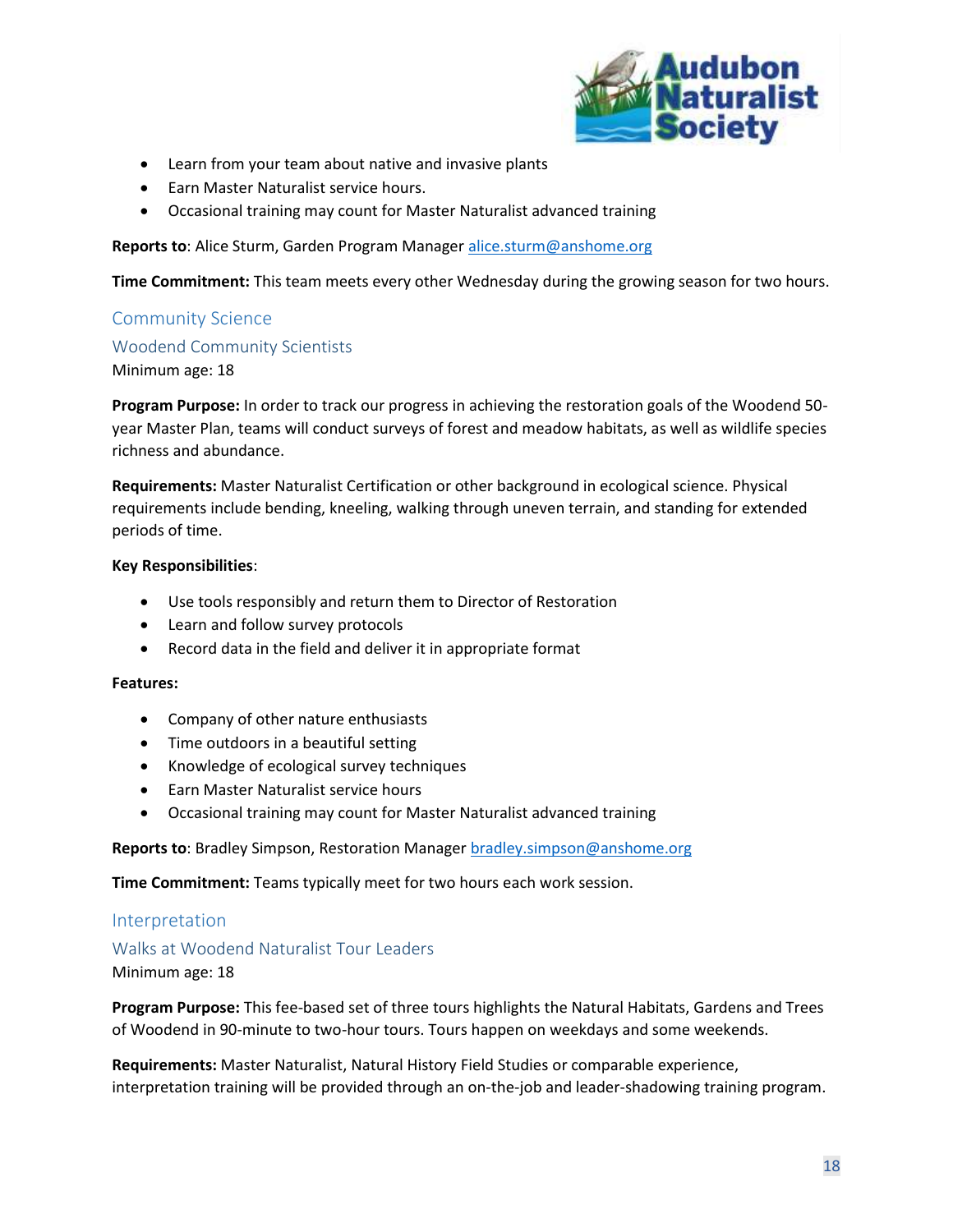

**Key Responsibilities**: Lead interpretive tours of Woodend Sanctuary.

#### **Features:**

- Company of other nature enthusiasts
- Opportunity to develop interpretation skills
- Time outdoors in a beautiful setting
- Earn Master Naturalist service hours
- Occasional training may count for Master Naturalist advanced training

**Reports to**: Bradley Simpson, Restoration Manager [bradley.simpson@anshome.org](mailto:Bradley.simpson@anshome.org)

**Time Commitment:** Teams typically meet for two hours each work session.

#### <span id="page-18-0"></span>Beginning Birding Walk Leaders

Minimum age: 18

**Program Purpose:** This free program introduces novices to the pleasures of birding, as well as to the Woodend Nature Sanctuary

**Requirements:** Experienced birders who enjoy interacting with the public. Physical requirements include standing and walking for extended periods of time.

#### **Key Responsibilities**:

- Meet program participants at Woodend
- Demonstrate use of binoculars
- Lead walk around the sanctuary noting birds by field marks and calls

#### **Features:**

- Helping people connect with nature
- Spending part of your day on a walk around Woodend
- Earn Master Naturalist service hours

#### **Reports to**:

Bradley Simpson, Restoration Manager [bradley.simpson@anshome.org](mailto:Bradley.simpson@anshome.org) and designated volunteer leader.

**Time Commitment:** Volunteers sign up to lead 1-2 walks per season. Walks are on Saturday mornings from 9am to 10am.

#### <span id="page-18-1"></span>Family Program Leaders

#### Minimum age: 18

**Program Purpose:** Led by our Master Naturalists, these programs encourage local families to make space in their busy schedules to enjoy spending time together outdoors. Each hike will have a unique and exciting natural history theme. Programs are appropriate for family members of all ages.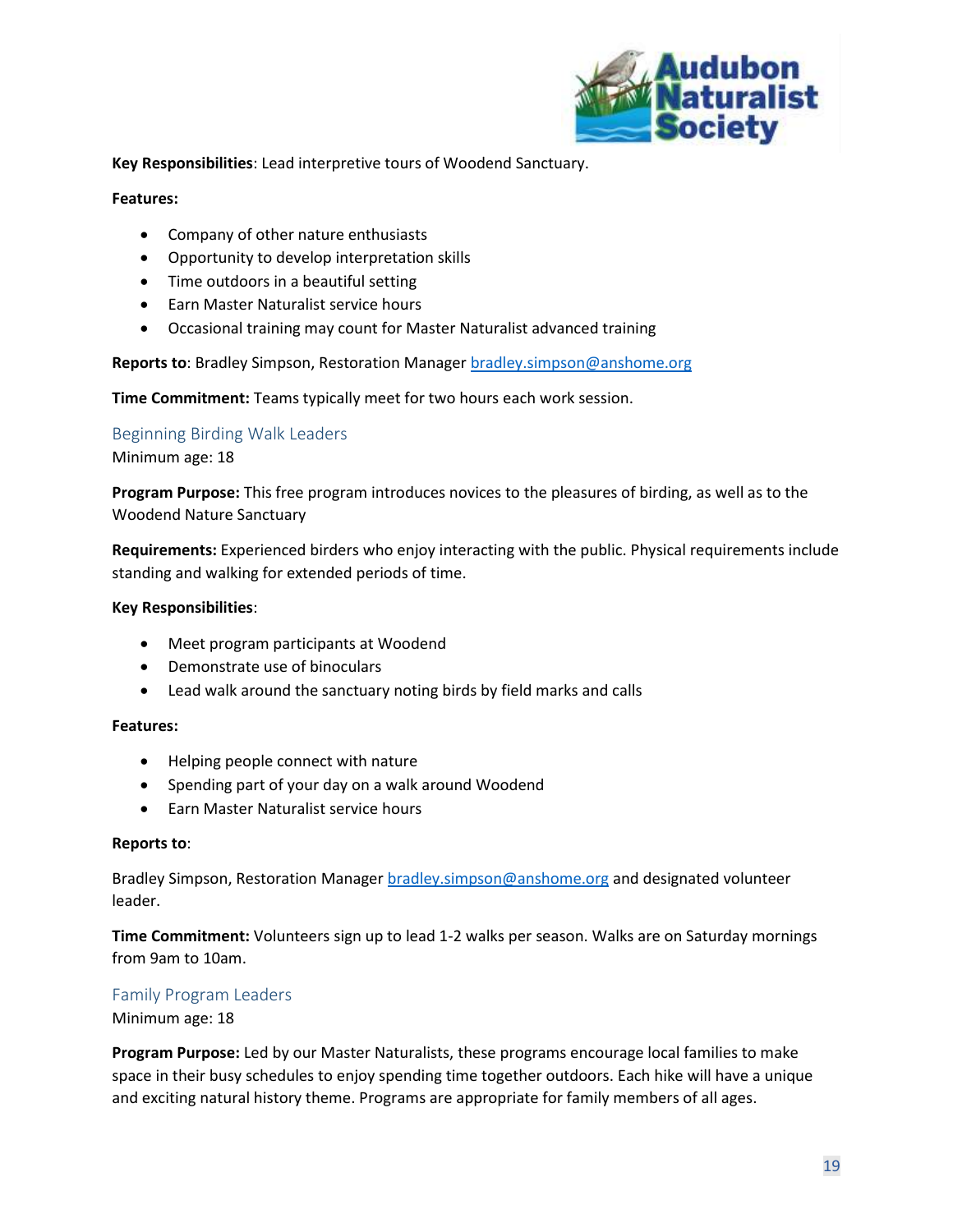

**Requirements:** Master Naturalist certification. Enjoy working with children, patient and fun-loving. Physical requirements include bending, standing and/or walking for extended periods of time.

#### **Key Responsibilities**:

- Become familiar with existing family program lesson plans and materials
- Work with volunteer team leader to develop new materials
- Meet program participants at Woodend
- Lead or co-lead themed nature walk at Woodend

#### **Features:**

- Enjoy helping families connect with nature
- Learn environmental education techniques by shadowing fellow Master Naturalists
- Get to know the hidden secrets of Woodend Sanctuary
- Earn Master Naturalist service hours

**Reports to**: Bradley Simpson, Restoration Manager [bradley.simpson@anshome.org](mailto:Bradley.simpson@anshome.org)

**Time Commitment:** Programs run the first Saturday of each month from 9-10 am. Volunteers shall arrive 15 minutes early to meet participants. Ideally, volunteers will commit to leading or co-leading a minimum of 3-4 programs per year.

# <span id="page-19-0"></span>DEVELOPMENT

#### <span id="page-19-1"></span>Woodend Events Assistants

Minimum age: 18

**Program Purpose:** Events at our Woodend Sanctuary include fundraisers, author talks, annual membership meeting, and special programming.

**Requirements:** Enjoy working with the public, patient and fun-loving. Background check required. Physical requirements include bending, kneeling, moderate lifting, climbing stairs and standing and/or walking for extended periods of time.

#### **Key Responsibilities**:

Volunteer roles for events vary:

- Some volunteers help with mansion decorations
- Some volunteers help with food setup, serving and clean up
- Some volunteers help with silent auction planning and execution
- Some volunteers help with preparing event materials in advance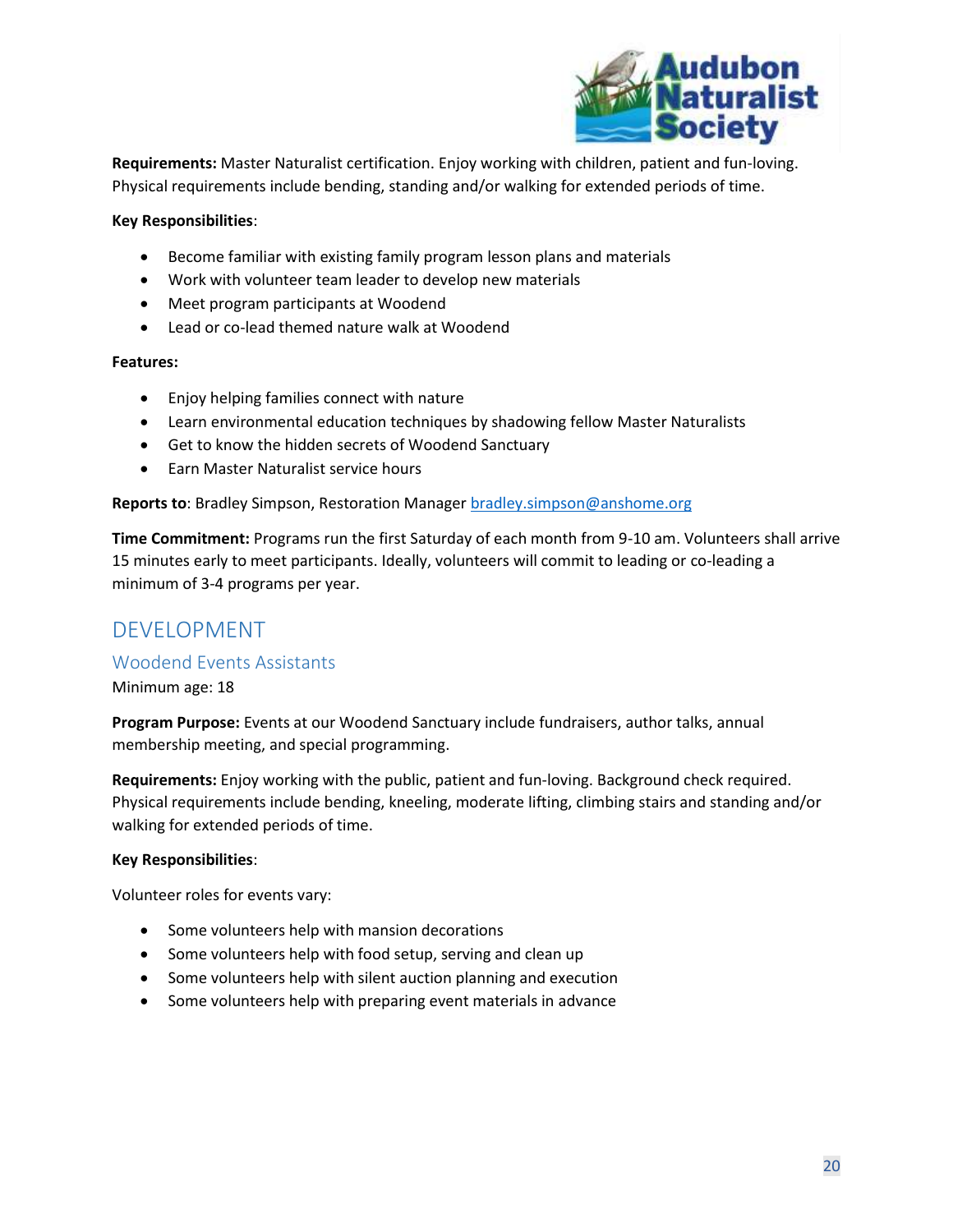

#### **Features:**

- Volunteers often have time to enjoy the events themselves
- There is often a meal or treats involved!
- Enjoy working with a community of like-minded people.

**Reports to**: Corinna Fisk, Development Assistant [corinna.fisk@anshome.org](mailto:corinna.fisk@anshome.org)

**Time Commitment:** Event shifts are typically around 3-4 hours. Volunteers who help with event planning may spend an additional 4-6 hours planning and organizing.

#### <span id="page-20-0"></span>Mailing Group

#### Minimum age: 18

**Program Purpose:** Although we live in a digital age, ANS still sends some literature and correspondence by traditional post.

**Requirements:** Enjoy envelope stuffing and good company! Physical requirements include climbing stairs and sitting for extended periods of time.

#### **Key Responsibilities**:

- Collate literature
- Stuff envelopes
- Add mailing labels

#### **Features:**

- There are always treats!
- Enjoy the warm company of other nature lovers

**Reports to**: Loree Trilling, Database Administrator [loree.trilling@anshome.org.](mailto:loree.trilling@anshome.org)

**Time Commitment:** This group meets about 4 times per year for about two hours.

## <span id="page-20-1"></span>ADMINISTRATIVE

In addition to the above opportunities our volunteers also are encouraged to help with other assignments as needed. Including, but not limited to the below.

#### <span id="page-20-2"></span>Communications

Volunteers are encouraged to submit high-quality, sharply focused images of native species along with a detailed caption including date, location and name of the photographer (do not submit other photographers' work without permission). Captions should also include interesting information about the subject of the image. These "Nature Nuggets" may be used on our social media accounts, or our print media.

Contact: Vince Robinson, Communications Director [vince.robinson@anshome.org](mailto:vince.robinson@anshome.org)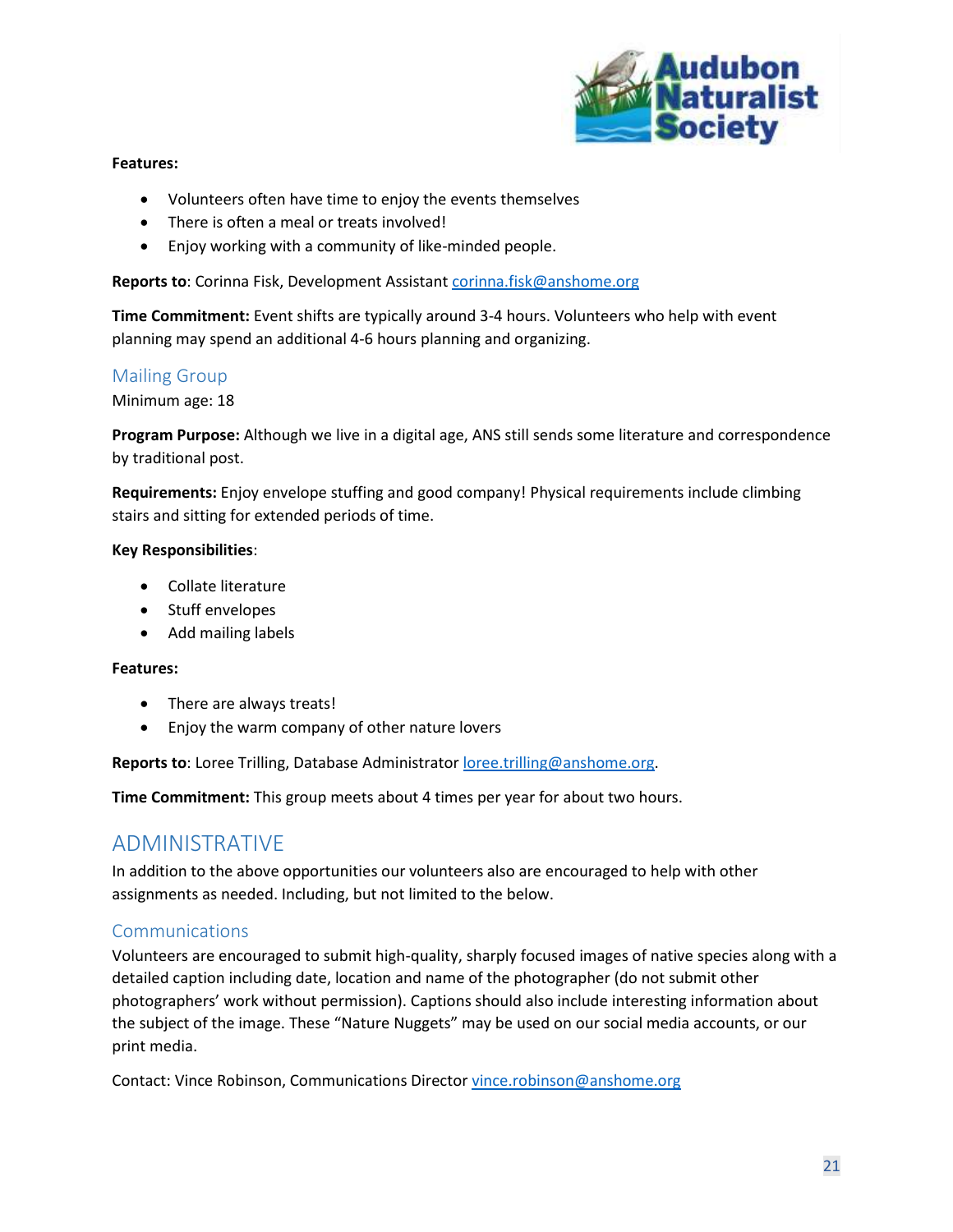

## <span id="page-21-0"></span>Board and Committee Members

Our volunteers are encouraged to participate at all levels of our organization. We encourage volunteers to consider service on one of our board committees and to become members of our Board of Directors.

Contact: Corina Fisk, Development Director [corinna.fisk@anshome.org.](mailto:corinna.fisk@anshome.org)

# <span id="page-21-1"></span>SCOUT PROJECTS

Minimum age: 16 with adult supervision

**Program Purpose:** ANS has had several Scouts complete projects as part of their advancement within scouting organizations. From building a boardwalk to removing invasive plant species, scouts provide a level of competence and skill as well as a committed team of volunteers who provide valuable service to ANS. ANS maintains a list of approved projects for scouts to complete. While being completed, these projects are closely monitored by ANS staff.

**Requirements:** Scouts must contact the Volunteer Coordinator at least six-months prior to their anticipated project completion date. Scouts will then complete an online application. Once approved scouts will be assigned a project and a staff liaison with whom they will coordinate closely. The Volunteer Coordinator will act as an assistant to the assigned staff liaison as required but generally does not have specific information about individual projects. ANS typically does not provide funds, tools or materials for scout projects. Scouts will make sure to maintain a professional demeanor and keep a neat work site. Project work may not interfere with other events at ANS which may present significant scheduling challenges. Committed scouts will overcome these challenges with the help of ANS staff.

#### **Key Responsibilities**:

- Complete a project to ANS specifications
- Complete all required paperwork in a timely manner
- Coordinate closely with ANS staff

#### **Features:**

- Variety of shovel-ready projects awaiting willing scouts
- Projects ranging in complexity from highly skilled to all skill levels welcomed
- Easy-to-access location in the DC metro area

#### **Reports to**: Various ANS Staff members

Staff liaison: Will be assigned upon completion of application.

**Time Commitment:** Varies based on project scope and complexity.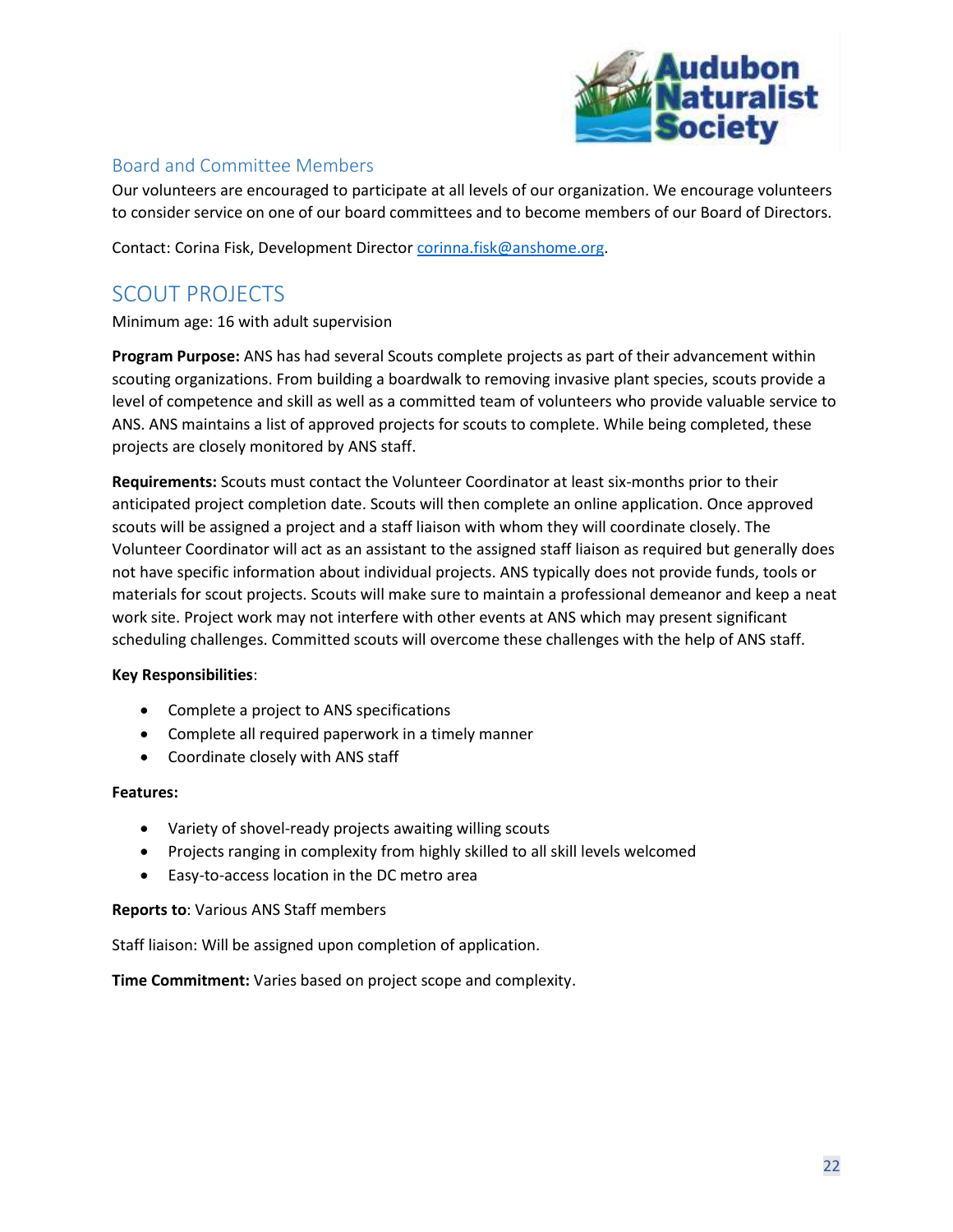

# <span id="page-22-0"></span>VOLUNTEER POLICIES

## <span id="page-22-1"></span>Applicability of Policy

For the purpose of this policy, a volunteer is anyone who, without compensation or the expectation of compensation, performs a task on behalf of ANS under the direction of ANS staff. If at any time volunteers have questions or concerns, they shall not hesitate to contact the Volunteer Coordinator. Violations of ANS policies could result in dismissal from the volunteer program. The purpose of this policy is to provide overall guidance and direction regarding the relationship between staff and volunteers. ANS reserves the right to change these policies at any time upon the approval of the Volunteer Coordinator, the Executive Director, and the ANS Board of Directors.

## <span id="page-22-2"></span>Volunteer-Staff Relationship

Volunteers are critical to the success of ANS. ANS volunteers leverage the work of staff in implementing the mission and programs of ANS. Volunteers also serve as outreach representatives of the organization in the larger community. ANS accepts and encourages the involvement of volunteers at all levels of the organization and throughout its programs and activities. Designated staff can be expected to provide orientation, training, supervision and feedback to volunteers.

## <span id="page-22-3"></span>Equal Opportunity Policy

ANS maintains a strong policy of equal volunteer opportunity. We recruit, accept, train, promote and dismiss volunteers on the basis of personal competence and position performance without regard to race, color, national origin, religion, sex, gender identity, sexual orientation, age, marital status or ability. The sole qualification for volunteering shall be the suitability to perform a task.

## <span id="page-22-4"></span>Youth Volunteers

Due to the need for supervision, as well as the limitations of our schedule, there are limited opportunities for minors to volunteer with ANS. ANS does provide SSL hours to MCPS students through our service camps, teen naturalist program, and for participation in our water quality monitoring. School groups wishing to do service projects may contact the Camp Manager.

## <span id="page-22-5"></span>Application

Prospective volunteers are required to complete an [application form](http://www.anshome.org/volunteer) for consideration in the volunteer program. Prior to being assigned to a position, all volunteers will be interviewed by the appropriate department to ascertain their suitability for and interest in the position. Interviews may be by phone or in person. The interview provides the opportunity to learn more about the prospective volunteer and gives the prospective volunteer the opportunity to learn more about the organization and the available volunteer positions.

## <span id="page-22-6"></span>Background Checks

In certain cases, the Volunteer Coordinator may contact references to verify the prospective volunteer's qualifications and personal character. To ensure the safety of children and youth participating in ANS programs, as well as the security of the organization, volunteers may be subject to criminal background checks, credit checks, and fingerprinting. The cost of any background check will be paid by the department to which the volunteer is assigned.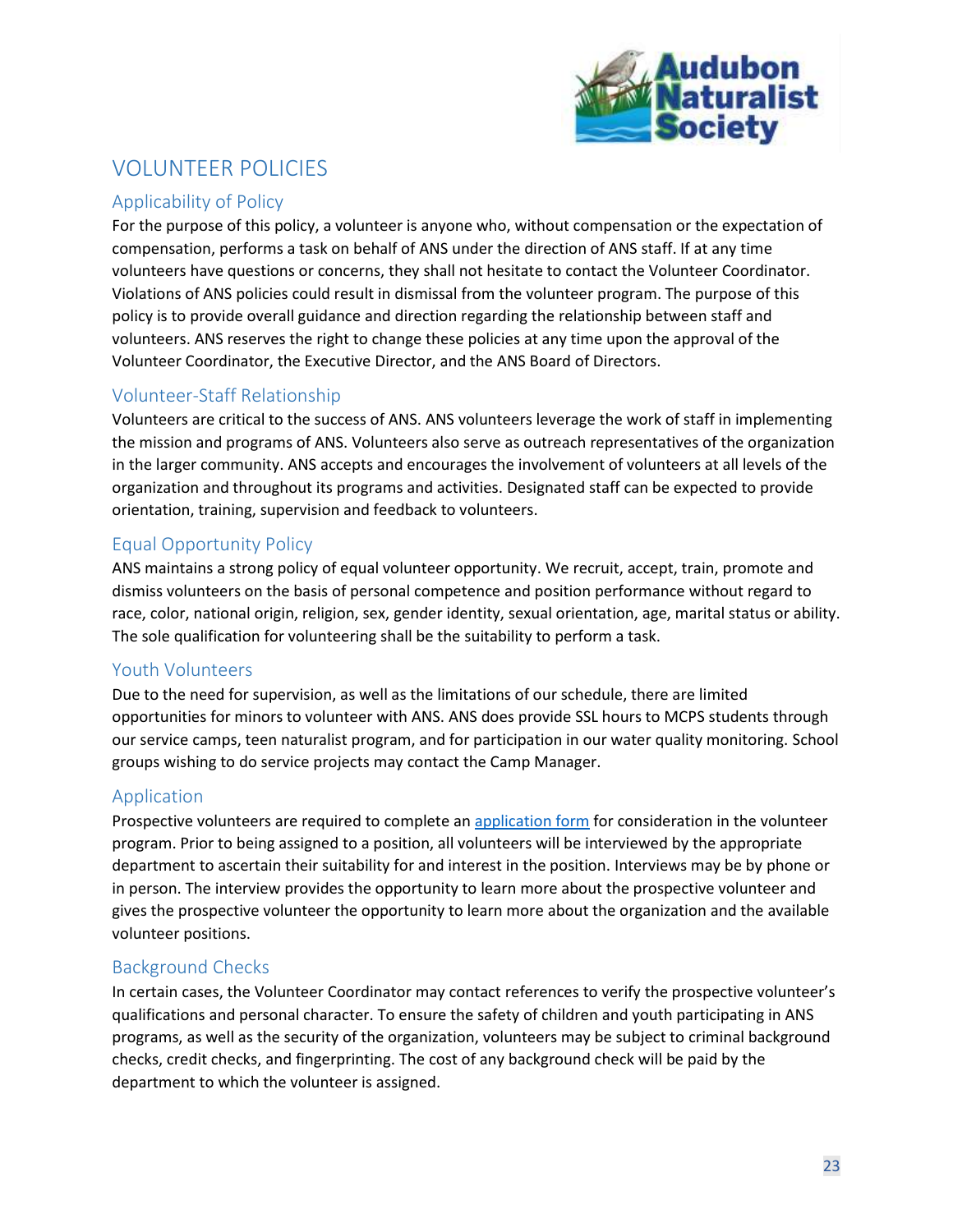

## <span id="page-23-0"></span>Volunteer Placement

Volunteers have different motivations for volunteering, as well as a range of skills. ANS places considerable importance on appropriate placements and developing suitable opportunities to achieve maximum benefit for both the volunteer and the organization. No placement shall be made unless the requirements of both the volunteer and the supervising staff can be met.

## <span id="page-23-1"></span>Training & Supervision

All volunteers shall be provided with training on a variety of ANS-related matters including, but not limited to: I.D.E.A., ANS Vision, ANS History. All volunteers covered by this policy will have a clearly identified supervisor who is responsible for support and direction. All volunteers will receive specific onthe-job training from their direct supervisors to provide them with the information and skills they need to perform their assignments, and to understand the program for which they are volunteering. The supervisor will manage the volunteer and will be available to the volunteer for consultation and assistance. No volunteer will be assigned to work with a staff person without the consent of that staff person. A volunteer may act as a supervisor of other volunteers, provided that the supervising volunteer is under the direct supervision of a paid staff member.

## <span id="page-23-2"></span>Feedback and Evaluation

The supervisor responsible for a volunteer offers informal feedback as work progresses. Evaluations will convey appreciation to the volunteer, review the performance of the volunteer, suggest changes in work style where appropriate, and ascertain the interest of the volunteer in continuing to work in that position. The supervisor will also seek suggestions from the volunteer concerning the position or volunteer program. The Volunteer Coordinator will periodically discuss volunteer evaluations with the supervisor.

#### <span id="page-23-3"></span>Corrective Action

If a volunteer fails to satisfactorily perform their assignment or is responsible for misconduct, the volunteer may be re-assigned to a new task, may be required to obtain additional training or may no longer be offered volunteer work. Corrective action will be taken only after the volunteer has had an opportunity to discuss the reasons for corrective action with the supervising staff member and, at the volunteer's request, the supervisor of that staff member. The supervising staff shall consult the Volunteer Coordinator before taking corrective action.

#### <span id="page-23-4"></span>Exit Interviews

Where possible, the Volunteer Coordinator shall conduct exit interviews with volunteers who are leaving their positions. The interview shall be an attempt to ascertain why the volunteer is leaving the position and record any comments the volunteer has regarding the position.

#### <span id="page-23-5"></span>Opportunities for Advancement

Volunteers are encouraged to develop their skills while working for the organization through on-the-job training. Volunteers who exhibit strong skills and knowledge of particular tasks may be asked to assist in training and supervising new volunteers. Exemplary volunteers may be offered more advanced positions and, where appropriate, may be asked to participate in relevant decision making.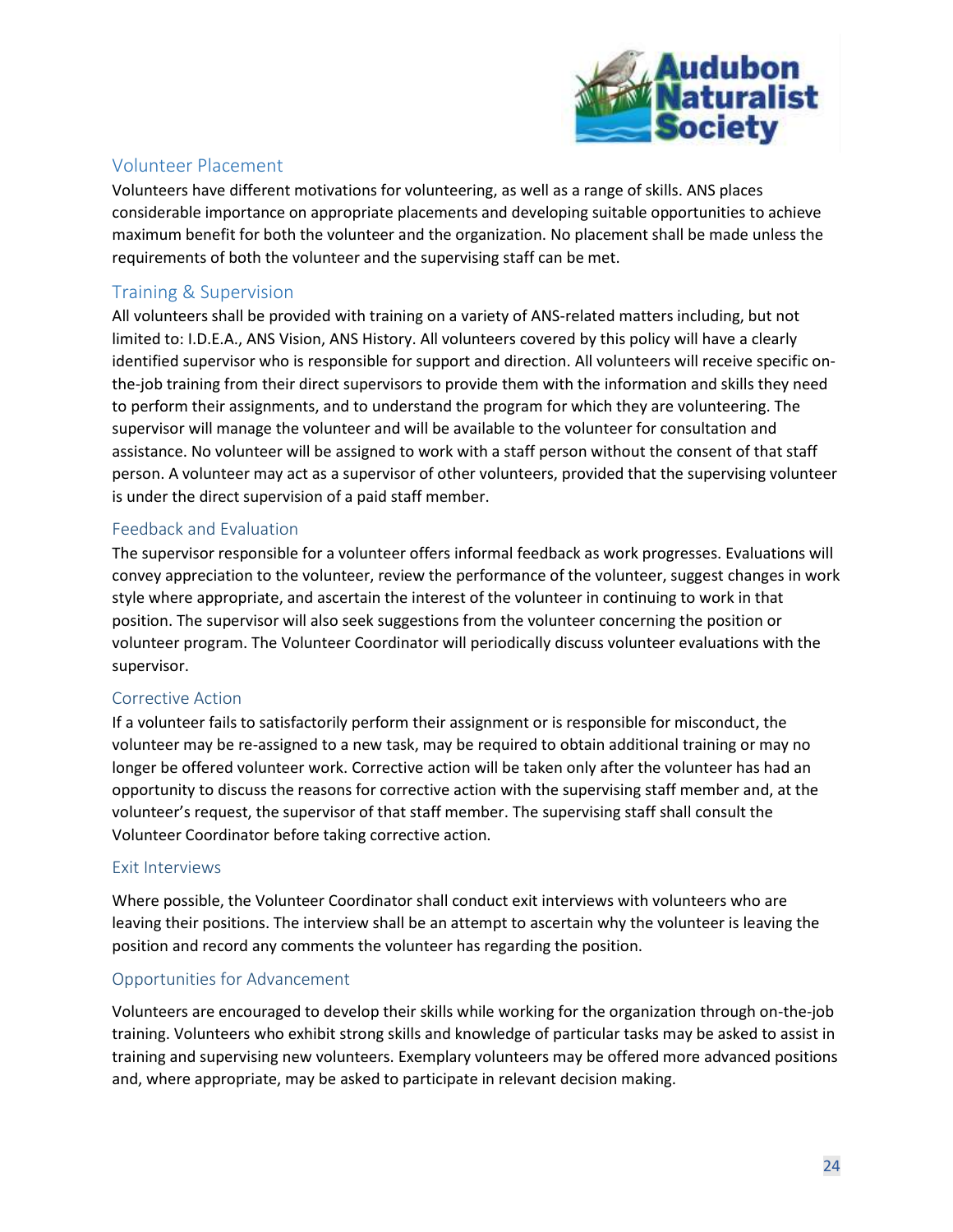

## <span id="page-24-0"></span>Safety and Liability

Although ANS does its best to provide safe conditions for its volunteers, volunteers are expected to be the best protector of their own personal safety. Volunteers shall pay particular attention to safety instructions and proper equipment use. Volunteers shall speak up if they have a safety concern and report any injuries to the person in charge as soon as possible.

ANS provides commercial general liability insurance and volunteer accident insurance to volunteers while they serve as agents of ANS. Volunteers must be working under the supervision and control of ANS to be covered. When ANS assigns a volunteer to drive a vehicle that ANS owns, leases, or rents, the volunteer is covered by the ANS motor vehicle liability insurance. When volunteers drive their own vehicle or some other vehicle not owned, leased or rented by ANS, ANS liability and physical damage insurance does not apply.

Any potential volunteer who indicates that they are under the care of a physician for any physical or psychological ailment which might impede their ability to work may be asked to present a certificate from the physician as to their ability to satisfactorily and safely perform their duties. Any volunteer who, after accepting an assignment with the organization, enters a course of treatment which might adversely affect the performance of their volunteer duties shall consult with the Volunteer Coordinator.

## <span id="page-24-1"></span>Volunteer Conduct

The lasting impression that volunteers make on those they serve and work with reflects directly on all staff, volunteers and Board Members of ANS. All communications and actions shall serve to enhance the positive reputation of ANS and its programs.

On many occasions, volunteers are the first contact a new visitor may have with ANS. Volunteers play a critical role as ambassadors to the community and as the public face of ANS. To be an effective ANS ambassador, volunteers must remember that ANS welcomes everyone, from all walks of life, to participate with us. Every visitor, volunteer, shopper, class participant, parent, student and worker should feel comfortable at one of our sanctuaries or in our programs.

ANS is a 501(c)3 nonprofit organization, and as such, is prohibited from endorsing any political candidates. While volunteering for ANS, volunteers shall refrain from political and ideological discussions.

Volunteers shall direct questions that they cannot answer to an ANS staff member. Volunteers should become comfortable saying, "I don't know, but let's find out." The Volunteer Coordinator or any other staff member will be glad to help you.

## <span id="page-24-2"></span>Absenteeism

Volunteers shall do their best to be present and on time for each event or activity for which they are scheduled. If unable to be present when scheduled, volunteers are expected contact their supervisor at least 24 hours in advance if possible.

## <span id="page-24-3"></span>Grievance Procedures

Volunteers and staff are expected to act professionally and in accordance with their position descriptions. Volunteers having a grievance concerning their work environment shall report it promptly